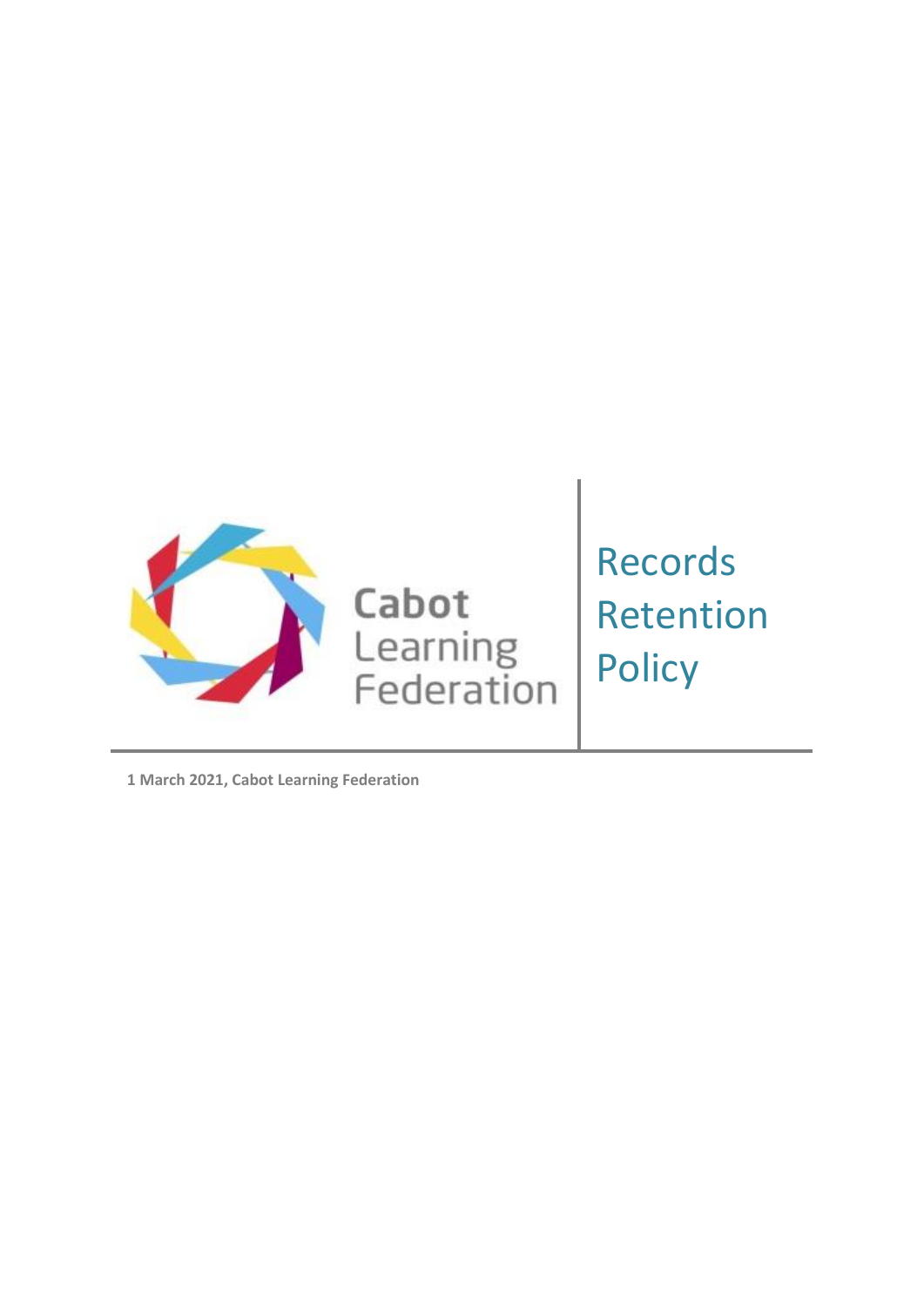

# <span id="page-1-0"></span>**History of most recent Policy changes**

| <b>Date</b>             | Page /<br><b>Section</b>                                             | <b>Change</b>                                                                                                                                                                          | <b>Origin of</b><br>Change e.g. TU<br>request, Change<br>in legislation                               |
|-------------------------|----------------------------------------------------------------------|----------------------------------------------------------------------------------------------------------------------------------------------------------------------------------------|-------------------------------------------------------------------------------------------------------|
| 22 April 2015           | Whole<br>document                                                    | Policy written                                                                                                                                                                         | Policy absent                                                                                         |
| 6 July 2016             |                                                                      | Minor updates as requested by Board                                                                                                                                                    | Adoption by<br><b>Board</b>                                                                           |
| <b>29 June May 2018</b> | Whole<br>document                                                    | Improved layout to support printing of sections<br>of document.<br>Updated definition of internal examinations.<br>Updated to reflect GDPR.                                            | Policy review.                                                                                        |
| <b>29 January 2019</b>  | Whole<br>document                                                    | Updated introduction and retention details to<br>fully reflect changes since the introduction of<br>GDPR. This updated is based on<br>recommendations from VWV.                        | Updates from<br>VWV.                                                                                  |
| 12 December 2019        | 2. Retention<br>Periods                                              | Addition of retention periods for:<br>Pupil/Student personal folders;<br>$\bullet$<br>Employees personal folders;<br>$\bullet$<br>Finance records.                                     | <b>Enquiry from</b><br><b>BOA</b> and<br>completion of<br><b>Data Protection</b><br>fact find visits. |
| 16 June 2020            | 5.14 DBS<br>checks and<br>disclosures of<br>criminal<br>record forms | <b>Annual Review</b><br>Clarification of how and for how long DBS<br>checks must be retained.                                                                                          | Update from HR<br>following<br>receipt of<br>external<br>guidance.                                    |
| <b>25 January 2021</b>  | 5.14 DBS<br>$Checks -$<br>Minor<br>Amendment                         | Addition of guidance relating to candidate<br>information at the end of section 5.14 following<br>judgement by Supreme Court around the<br>Criminal Records System.                    | Safeguarding<br>training<br>received by CLF<br>DSL.                                                   |
| 1 March 2021            | 14.1 CCTV<br>footage                                                 | Change retention period from 90 days to 60<br>days to fall in line with the CCTV Policy, set out<br>in the HR Manual and minimise the period of<br>time for which images are retained. | <b>Better</b><br>compliance with<br>GDPR and<br>consistency<br>across Policies.                       |
|                         |                                                                      |                                                                                                                                                                                        |                                                                                                       |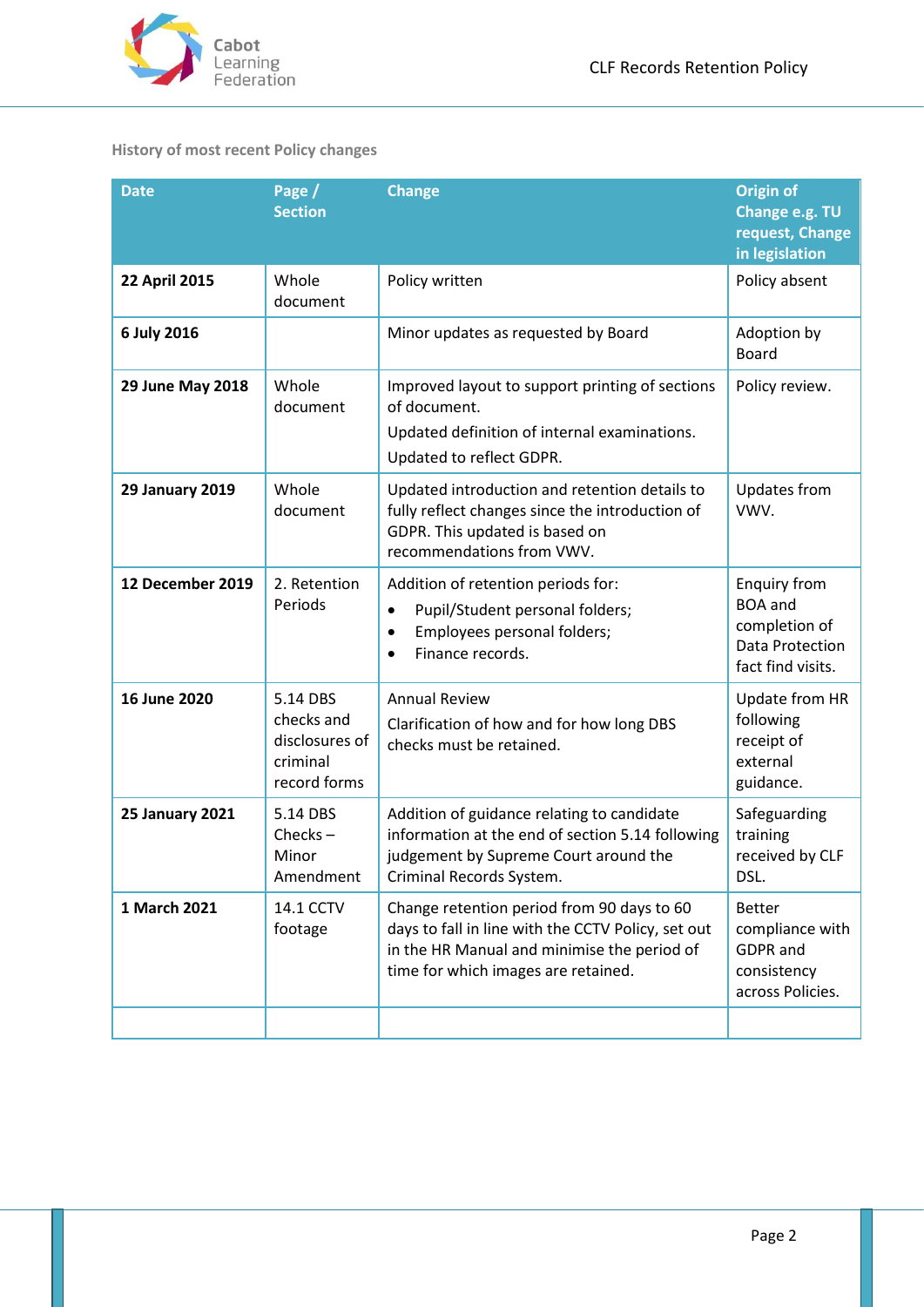

### <span id="page-2-0"></span>Contents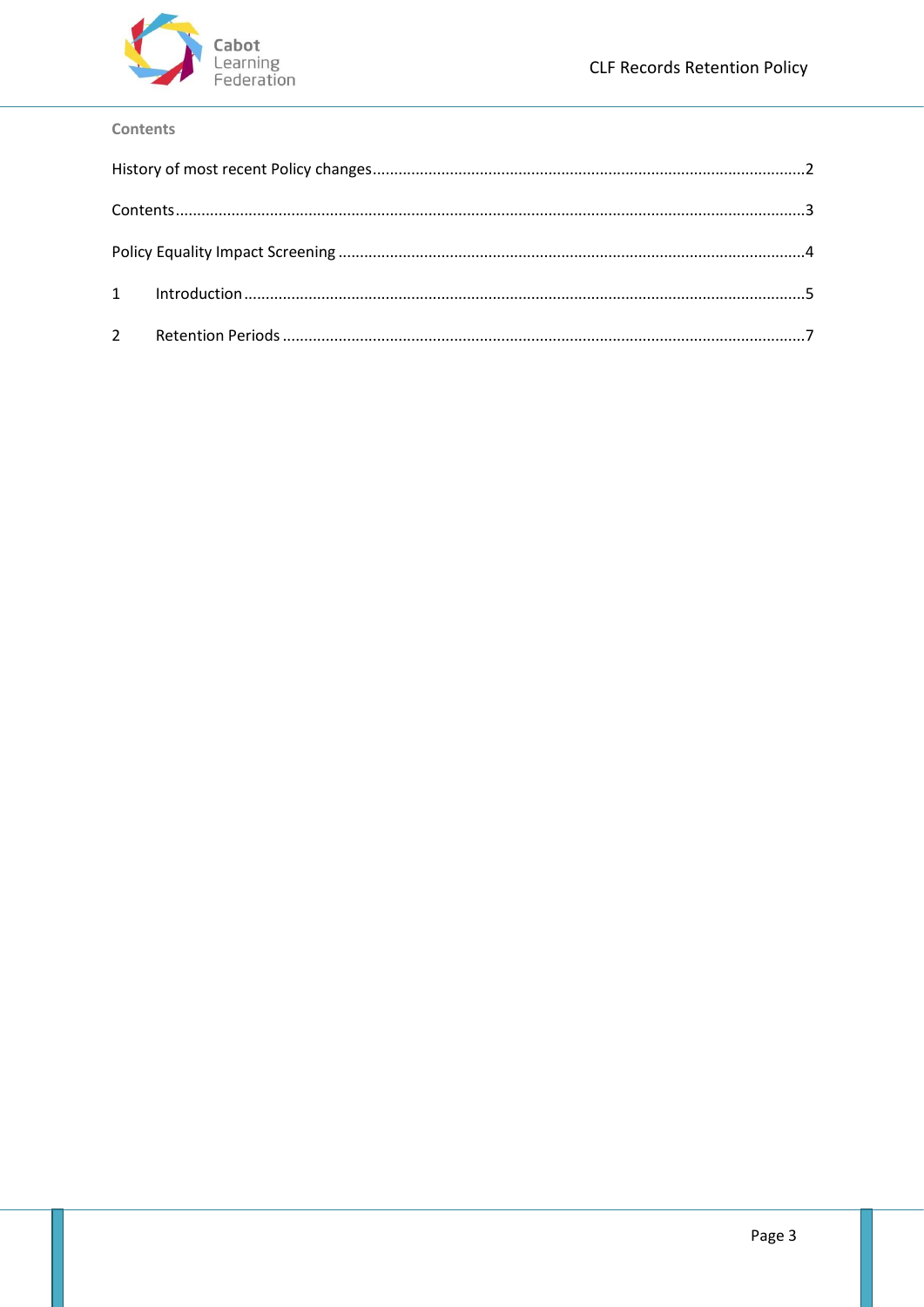

## **Policy Equality Impact Screening**

| Date of screening: 16 June 2020                                |                                                                                                      |           |                                                                                  |                |                 |                                               |
|----------------------------------------------------------------|------------------------------------------------------------------------------------------------------|-----------|----------------------------------------------------------------------------------|----------------|-----------------|-----------------------------------------------|
| Name of person completing screening: John Wall                 |                                                                                                      |           |                                                                                  |                |                 |                                               |
|                                                                | Does this policy<br>have the potential<br>to impact on people<br>in any of the<br>identified groups? |           | What is the expected impact<br>of this policy on any of the<br>identified groups |                | <b>Notes</b>    |                                               |
|                                                                | <b>Yes</b>                                                                                           | <b>No</b> | <b>Positive</b>                                                                  | <b>Neutral</b> | <b>Negative</b> |                                               |
| Age                                                            | x                                                                                                    |           | X                                                                                |                |                 | The Records                                   |
| <b>Disability</b>                                              | X                                                                                                    |           | X                                                                                |                |                 | <b>Retention Policy will</b>                  |
| <b>Gender</b><br><b>Reassignment</b>                           | X                                                                                                    |           | X                                                                                |                |                 | ensure all records<br>which include           |
| <b>Race or Ethnicity</b>                                       | X                                                                                                    |           | X                                                                                |                |                 | personal data and                             |
| <b>Religion or Belief</b>                                      | X                                                                                                    |           | X                                                                                |                |                 | special category                              |
| <b>Marriage</b>                                                | X                                                                                                    |           | X                                                                                |                |                 | personal data (e.g.                           |
| Pregnancy/<br><b>Maternity</b>                                 | X                                                                                                    |           | X                                                                                |                |                 | race, sex, religion) is<br>held for no longer |
| Sex                                                            | Χ                                                                                                    |           | X                                                                                |                |                 | than Data                                     |
| <b>Sexual Orientation</b>                                      | X                                                                                                    |           | X                                                                                |                |                 | <b>Protection laws</b>                        |
| Carers / in-care                                               | X                                                                                                    |           | X                                                                                |                |                 | allow.                                        |
| Should the policy have a Full Equalities Impact Assessment? No |                                                                                                      |           |                                                                                  |                |                 |                                               |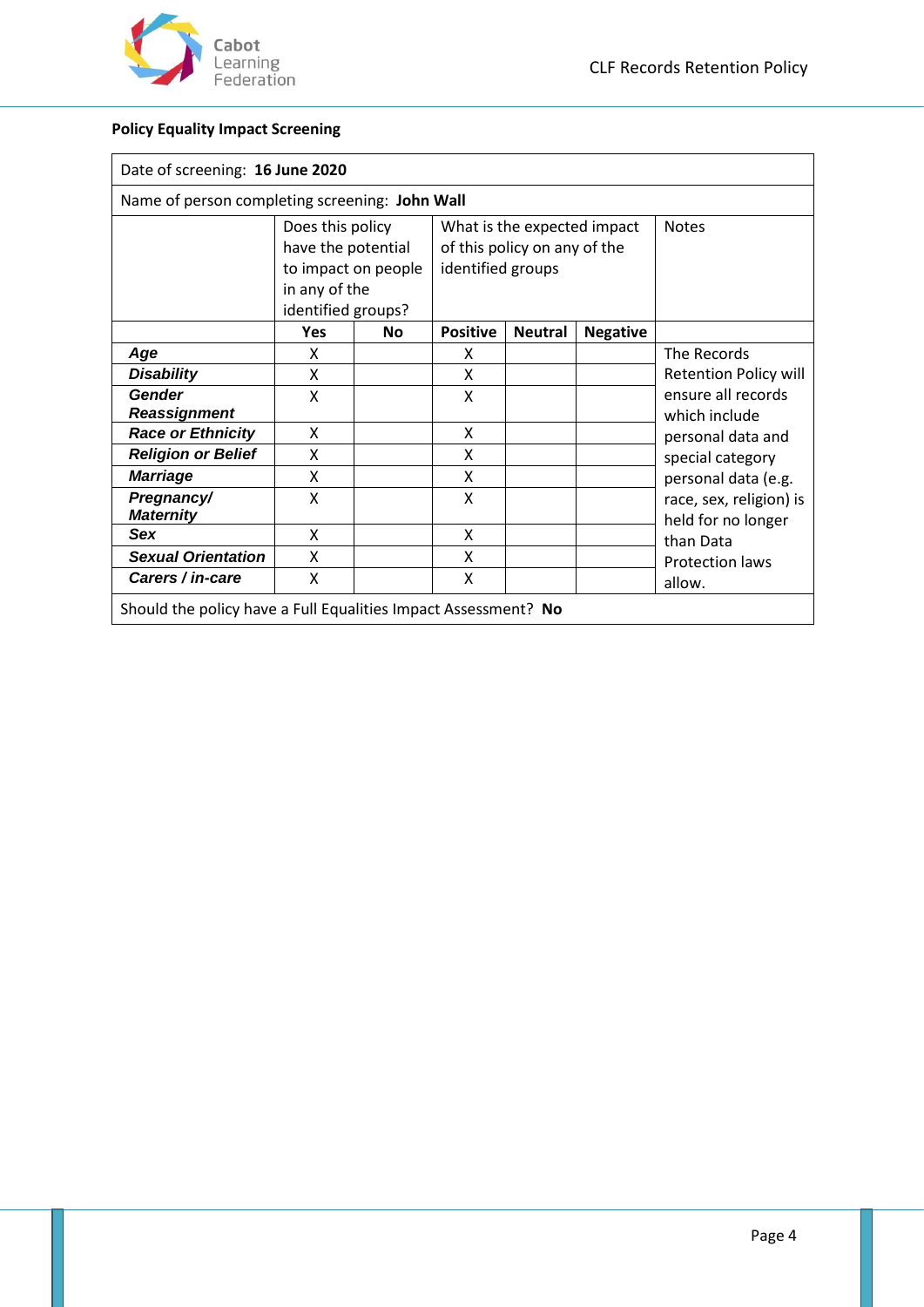

#### <span id="page-4-0"></span>**1 Introduction**

- 1.1 This policy sets out a structured approach to reviewing and destroying records in relation to Cabot Learning Federation (the Federation).
- 1.2 The retention period for each type of record is shown in the table below. In addition, data protection legislation makes it unlawful to keep the information when it is no longer needed for the purpose for which it is held. This requirement is uncertain and allows discretion and may vary according to the circumstances, but in practice it means that the Federation should promptly destroy the record once the retention period in the table below has been reached. Occasionally there may be special circumstances which mean that a record should be kept for longer (for example where there is a risk of litigation or a request from an outside body such as the Independent Inquiry into Child Sexual Abuse (IICSA) see below). The Federation should refer to its insurance policies and further legal advice should be sought in these circumstances.
- 1.3 The retention periods stated in the table below are the minimum storage requirements, in practice the Federation carries out a data cleanse of its files every 12 months. Accordingly, a 3 year retention period means 3 years plus up to 12 months to allow the Federation to securely dispose of the information.
- 1.4 Information must be securely deleted. This applies to paper records, electronic information and biometric information.
- 1.5 This policy does not apply to records connected with commercial activities.
- 1.6 The Federation will discuss document retention with its insurers (who may specify longer retention periods). If there is any conflict then any longer retention periods specified by the insurers should prevail.
- 1.7 If an email falls into one of the categories set out in the table then it should be filed centrally as soon as is reasonable.
- 1.8 "Routine" emails which do not fall into any of the categories in the table may be kept in inboxes for up to 1 year and should then be deleted. An examples of a routine email is an internal email advising staff that the weekly meeting is cancelled.
- 1.9 Independent Inquiry into Child Sexual Abuse (IICSA):
- (i) The IICSA has issued retention instructions to a range of institutions regarding records relating to the care of children. In light of this, we are advising schools to temporarily cease the routine destruction of those records which might be relevant to the Inquiry in case they are requested by the Inquiry or made subject to a disclosure order. This means that before destroying any document the Federation should consider if it contains information that may fall within the Inquiry's remit.
- (ii) The range of documentation which might need to be kept is wide. It will include any information linked to alleged or established child sexual abuse, whether by staff, volunteers or pupils with no limitation date. For example, a list of pupils who attended an overnight school trip or admission registers which show which pupils were at the Federation at a given time. As such, documents should be kept for longer than the retention periods listed in the policy if they concern information which might be relevant to the Inquiry. The Federation should therefore review the retention periods under each of the rows below in case they are relevant to IICSA.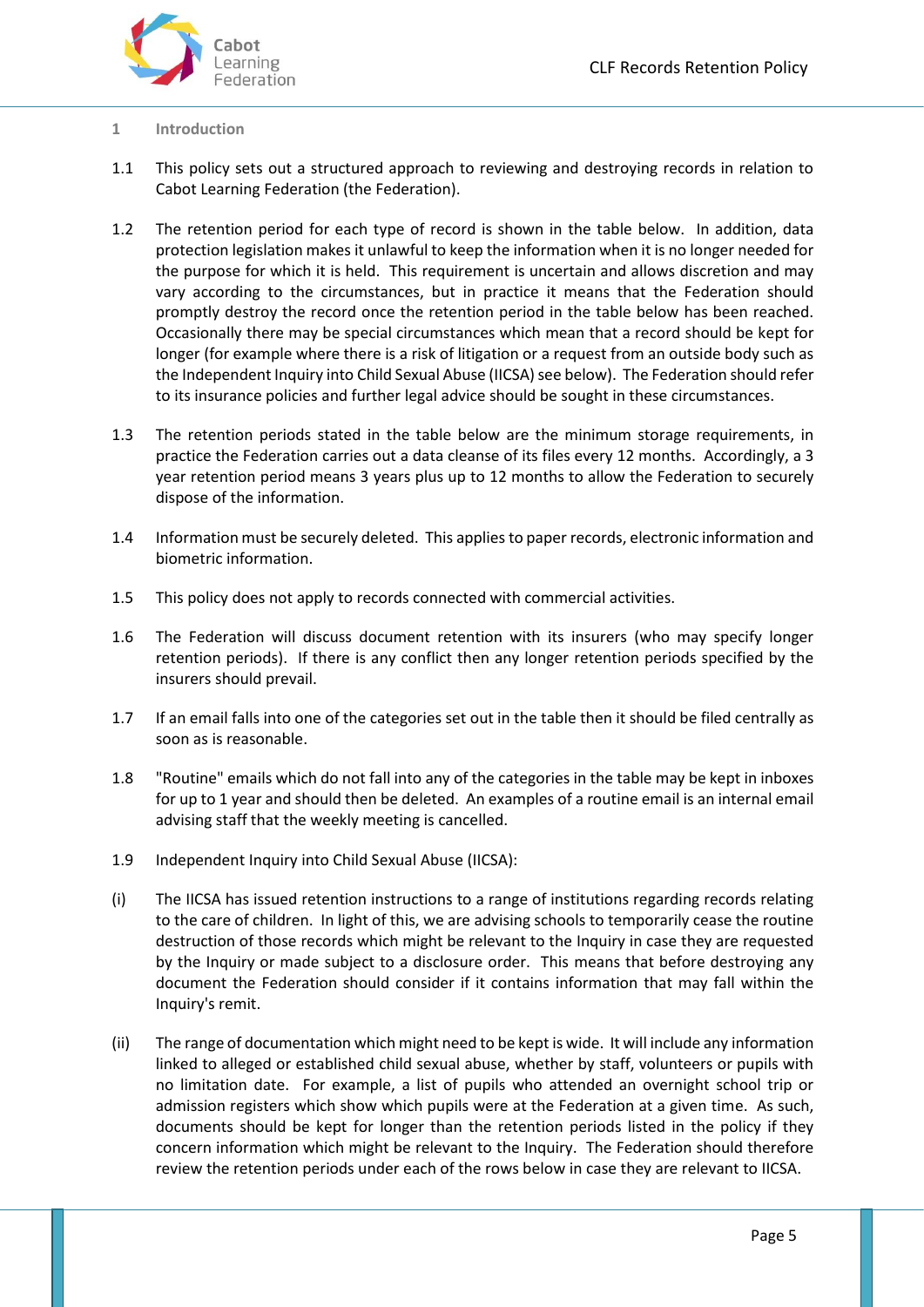

- (iii) Please note that the Federation should keep this under review so that it recommences document destruction at the appropriate time.
- 1.10 Archiving in the public interest:
- (i) Section 12.2 of the policy provides for the retention of personal data for reasons of archiving in the public interest for an indefinite period. The Federation should only keep documents indefinitely for archiving if it is complying with the relevant aspects of data protection legislation as detailed below.
- (ii) There is an archiving in the public interest exemption under the GDPR which allows personal data to be:
	- kept for longer than usual; and
	- used for purposes which are incompatible with the purposes for which it was originally obtained.
- (iii) The Federation should satisfy itself that this exemption applies if it keeps personal data for archiving reasons. Broadly speaking, the exemption will apply if:
	- the personal data is being kept for reasons of archiving in the public interest e.g. enabling academic historical research or genealogical research or enabling educational use;
	- the personal data will not be used for the purposes of measures or decisions with respect to a particular data subject. For example, the personal data could not be used to check whether an individual was entitled to join the alumni association; and
	- the use of the personal data is not likely to cause substantial damage or substantial distress to a data subject.
- (iv) When relying on this exemption the Federation must put certain safeguards in place. What amounts to appropriate safeguards will depend on what information is being retained and you may wish to take legal advice on this point.
- (v) The Federation should also be aware that a recital to the GDPR (albeit which is not legally binding) states that organisations which rely on this exemption should be under a legal obligation to archive and to provide access to the records. However, the National Archives' (a non-ministerial government department) position is that in the UK no such legal obligation is required and the archives do not need to be made publicly available.
- (vi) The Federation should ensure that its privacy notices for staff, pupils and parents cover the retention of their personal data indefinitely for reasons of archiving in the public interest.
- (vii) If the Federation has any questions or concerns about particular documents we would be pleased to advise further. Please note that this specific advice would fall outside of the fixed fee for this policy.
- (viii) The Federation should also have particular regard to paragraph 1.9 above before destroying any records. If in doubt, legal advice should be sought.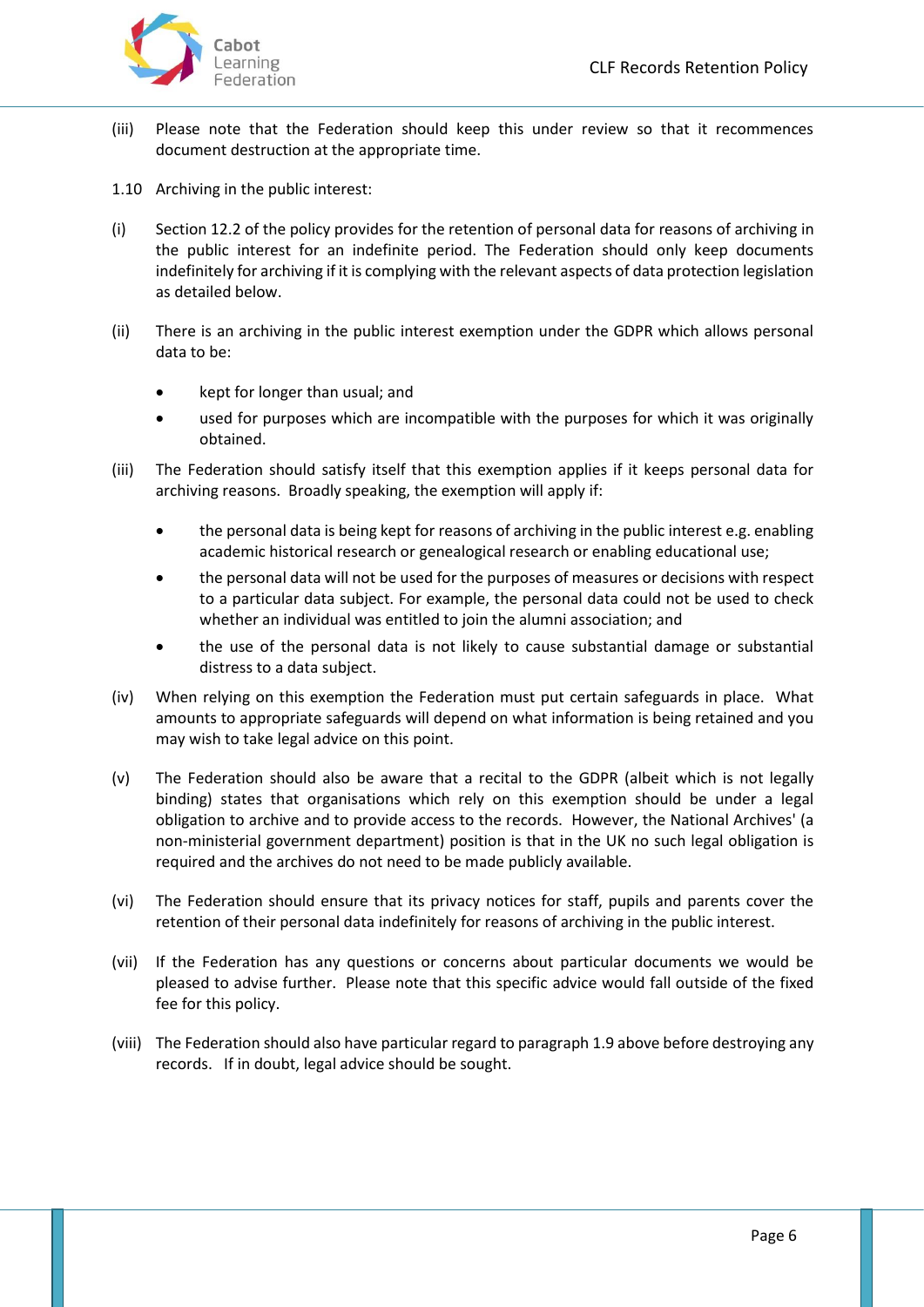

#### **2 Retention Periods**

<span id="page-6-0"></span>

|              | Record                                    | <b>Retention period</b>                        | Action at the end of the retention period                                                                                                                                                                                                                                                                                                                                                                                                                                                                                                                                                                                                                                                                                                                                                                                                                                                                                                                                                                                              | <b>Retention period</b><br>required by law? |
|--------------|-------------------------------------------|------------------------------------------------|----------------------------------------------------------------------------------------------------------------------------------------------------------------------------------------------------------------------------------------------------------------------------------------------------------------------------------------------------------------------------------------------------------------------------------------------------------------------------------------------------------------------------------------------------------------------------------------------------------------------------------------------------------------------------------------------------------------------------------------------------------------------------------------------------------------------------------------------------------------------------------------------------------------------------------------------------------------------------------------------------------------------------------------|---------------------------------------------|
| $\mathbf{1}$ | <b>Pupils</b>                             |                                                |                                                                                                                                                                                                                                                                                                                                                                                                                                                                                                                                                                                                                                                                                                                                                                                                                                                                                                                                                                                                                                        |                                             |
| 1.1          | Admission<br>registers<br>(however held)  | Three years from the date of the last<br>entry | Review for further retention in the case of contentious dispute<br>SHRED/DELETE or delete copies and including back-ups and copies                                                                                                                                                                                                                                                                                                                                                                                                                                                                                                                                                                                                                                                                                                                                                                                                                                                                                                     | Yes                                         |
| 1.2          | Attendance<br>registers<br>(however held) | Three years from the date of the last<br>entry | Review for further retention in the case of contentious dispute<br>SHRED/DELETE including back-ups and copies                                                                                                                                                                                                                                                                                                                                                                                                                                                                                                                                                                                                                                                                                                                                                                                                                                                                                                                          | Yes                                         |
| 1.3          | Child protection<br>records               | DOB of the pupil + 50 years                    | Review for further retention in the case of contentious dispute<br>SHRED/DELETE                                                                                                                                                                                                                                                                                                                                                                                                                                                                                                                                                                                                                                                                                                                                                                                                                                                                                                                                                        | <b>No</b>                                   |
|              |                                           |                                                | <b>Notes</b><br>Child protection information must be copied and sent<br>1<br>under separate cover to the new school whilst the child is<br>still under 18. Federations should ensure secure transit and<br>confirmation of receipt should be obtained<br>Where a child is removed from roll to be educated at home,<br>$\overline{2}$<br>the file should be copied to the Local Authority (LA)<br>3<br>In accordance with the terms of reference of the<br>Independent Inquiry into Child Sexual Abuse all schools are<br>required to retain information which relates to allegations<br>(substantiated or not) of organisations and individuals who<br>may have been involved in, or have knowledge of child<br>sexual abuse or child sexual exploitation; allegations<br>(substantiated or not) of individuals having engaged in<br>sexual activity with, or having a sexual interest in, children;<br>institutional failures to protect children from sexual abuse<br>or other exploitation. 50 years from the date of birth of the |                                             |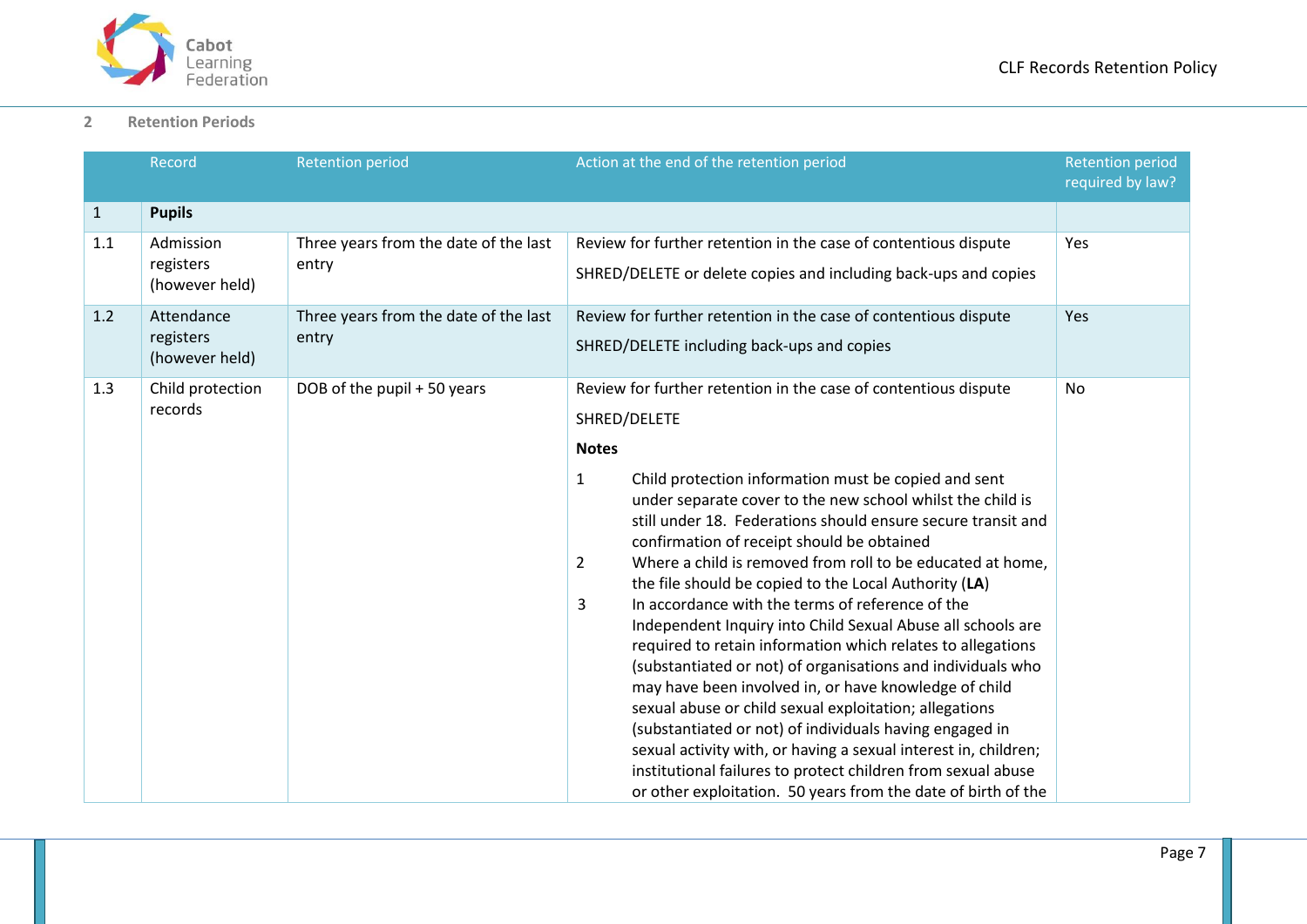

|     |                                                                                                                                       |                                                                                                                                                                                                                                                                                                                                        | pupil involved should be a sufficient period of retention but<br>this should be kept under review                                                                                                                                                                       |           |
|-----|---------------------------------------------------------------------------------------------------------------------------------------|----------------------------------------------------------------------------------------------------------------------------------------------------------------------------------------------------------------------------------------------------------------------------------------------------------------------------------------|-------------------------------------------------------------------------------------------------------------------------------------------------------------------------------------------------------------------------------------------------------------------------|-----------|
| 1.4 | <b>Biometric</b><br>information<br>(e.g. fingerprints<br>to be used as part<br>of an automated<br>biometric<br>recognition<br>system) | For as long as the Federation requires<br>the information for the automated<br>biometric recognition system                                                                                                                                                                                                                            | This information must not be kept for longer than it is needed. The<br>information must be destroyed if the pupil no longer uses the<br>system including when they leave the Federation, where the parent<br>or pupil withdraws consent or the pupil objects to its use | <b>No</b> |
| 1.5 | Medical records                                                                                                                       | DOB of the pupil + 25 years; or                                                                                                                                                                                                                                                                                                        | Review for further retention in the case of contentious disputes                                                                                                                                                                                                        | <b>No</b> |
|     | held by the<br>Federation                                                                                                             | Six years from the date of an incident<br>which may become contentious if the<br>pupil was 18 years old at the date of<br>the incident                                                                                                                                                                                                 | SHRED/DELETE                                                                                                                                                                                                                                                            |           |
|     |                                                                                                                                       | Whichever is the longer                                                                                                                                                                                                                                                                                                                |                                                                                                                                                                                                                                                                         |           |
|     |                                                                                                                                       | The 25 year period is based on the<br>fact that once the child turns 18 years<br>old they have a certain amount of<br>time (known as a limitation period) in<br>which to bring claims against the<br>Federation. The longest of these<br>limitation periods is six years, albeit<br>that some periods can be extended<br>by the courts |                                                                                                                                                                                                                                                                         |           |
| 1.6 | Counselling                                                                                                                           | DOB of the pupil + 25 years; or                                                                                                                                                                                                                                                                                                        | Review for further retention in the case of contentious disputes                                                                                                                                                                                                        | <b>No</b> |
|     | records held by<br>the Federation                                                                                                     | Six years from the date of an incident<br>which may become contentious if the<br>pupil was 18 years old at the date of<br>the incident                                                                                                                                                                                                 | SHRED/DELETE                                                                                                                                                                                                                                                            |           |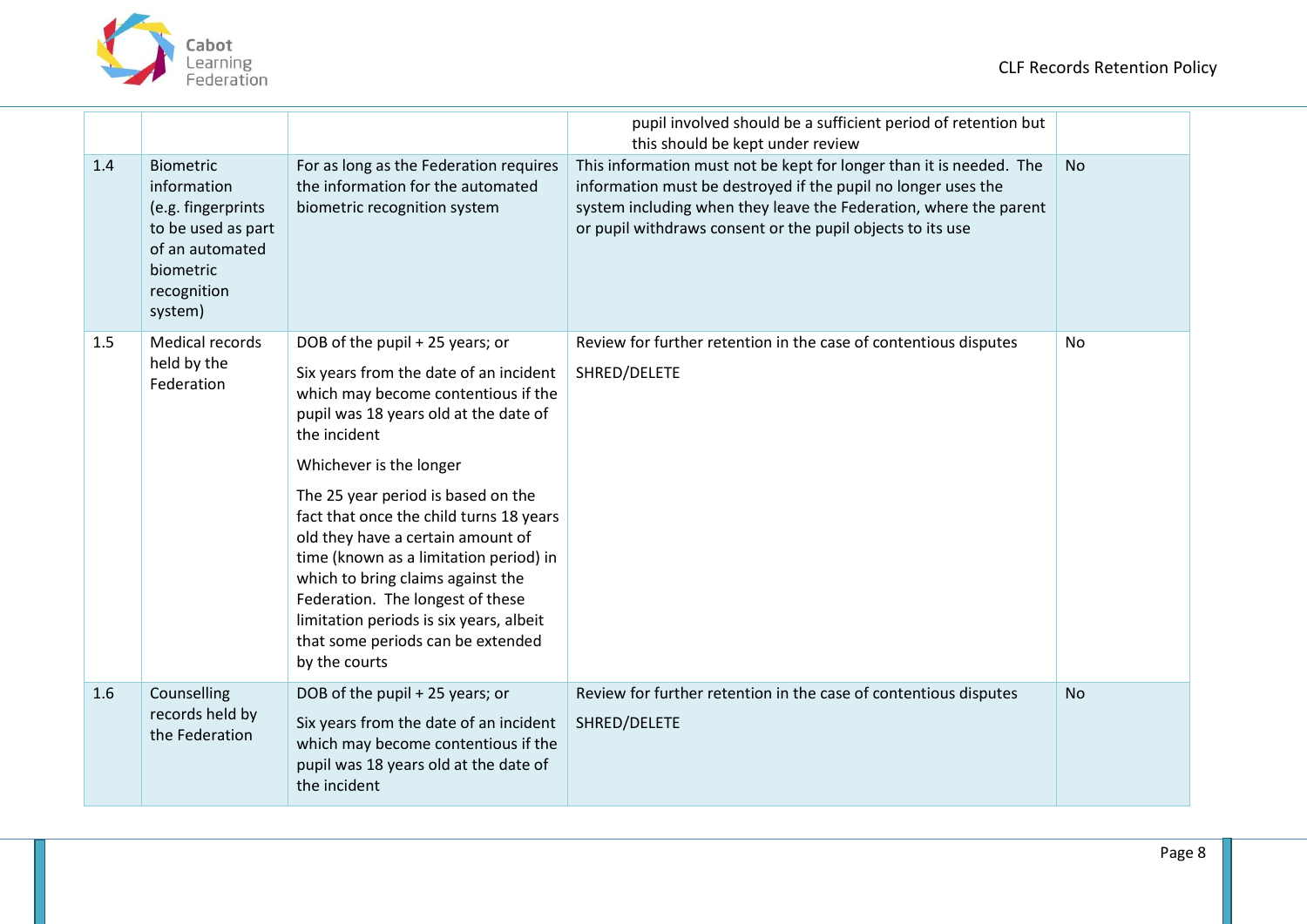

|                |                                                                                                   | Whichever is the longer                                                                                                                                                                                                              |                                                                                                                                                                                                                                                                                                                                                                                                                                                                                   |           |
|----------------|---------------------------------------------------------------------------------------------------|--------------------------------------------------------------------------------------------------------------------------------------------------------------------------------------------------------------------------------------|-----------------------------------------------------------------------------------------------------------------------------------------------------------------------------------------------------------------------------------------------------------------------------------------------------------------------------------------------------------------------------------------------------------------------------------------------------------------------------------|-----------|
| 1.7            | Records held on<br>the equivalent of<br>a Students<br>Personal Drive or<br>My Documents<br>Folder | One year from the date of leaving the<br>Academy                                                                                                                                                                                     | SHRED / DELETE                                                                                                                                                                                                                                                                                                                                                                                                                                                                    | No        |
| $\overline{2}$ | <b>Pupil files</b>                                                                                |                                                                                                                                                                                                                                      |                                                                                                                                                                                                                                                                                                                                                                                                                                                                                   |           |
| 2.1            | Pupil files<br>(including public<br>examination<br>scripts, marks &<br>results)                   | DOB of the pupil + 25 years; or<br>Six years from the date of an incident<br>which may become contentious if the<br>pupil was 18 years old at the date of<br>the incident<br>Whichever is the longer                                 | Review for further retention in the case of contentious disputes, for<br>example, parental complaints, disciplinary matters, pupil<br>exclusions, bullying incidents and subject access requests<br>SHRED/DELETE<br><b>Notes</b><br>When reviewing pupil files, the Federation should have<br>1<br>regard to other applicable sections of this policy<br>Any examination certificates left unclaimed should be<br>$\overline{2}$<br>returned to the appropriate Examination Board | <b>No</b> |
| 2.2            | Internal<br>examination<br>scripts, marks and<br>results                                          | Scripts:<br>Scripts from weekly or monthly tests:<br>Keep until the end of the next term.<br>Whichever is the longer<br>Scripts from termly or yearly tests:<br>Keep until the end of the next<br>academic year.<br>Marks & results: | Keep for longer in accordance with the retention periods and<br>guidance set out in row 2.1 above if risk of contentious disputes, for<br>example, parental complaints, disciplinary matters, pupil<br>exclusions, bullying incidents and subject access requests.                                                                                                                                                                                                                | <b>No</b> |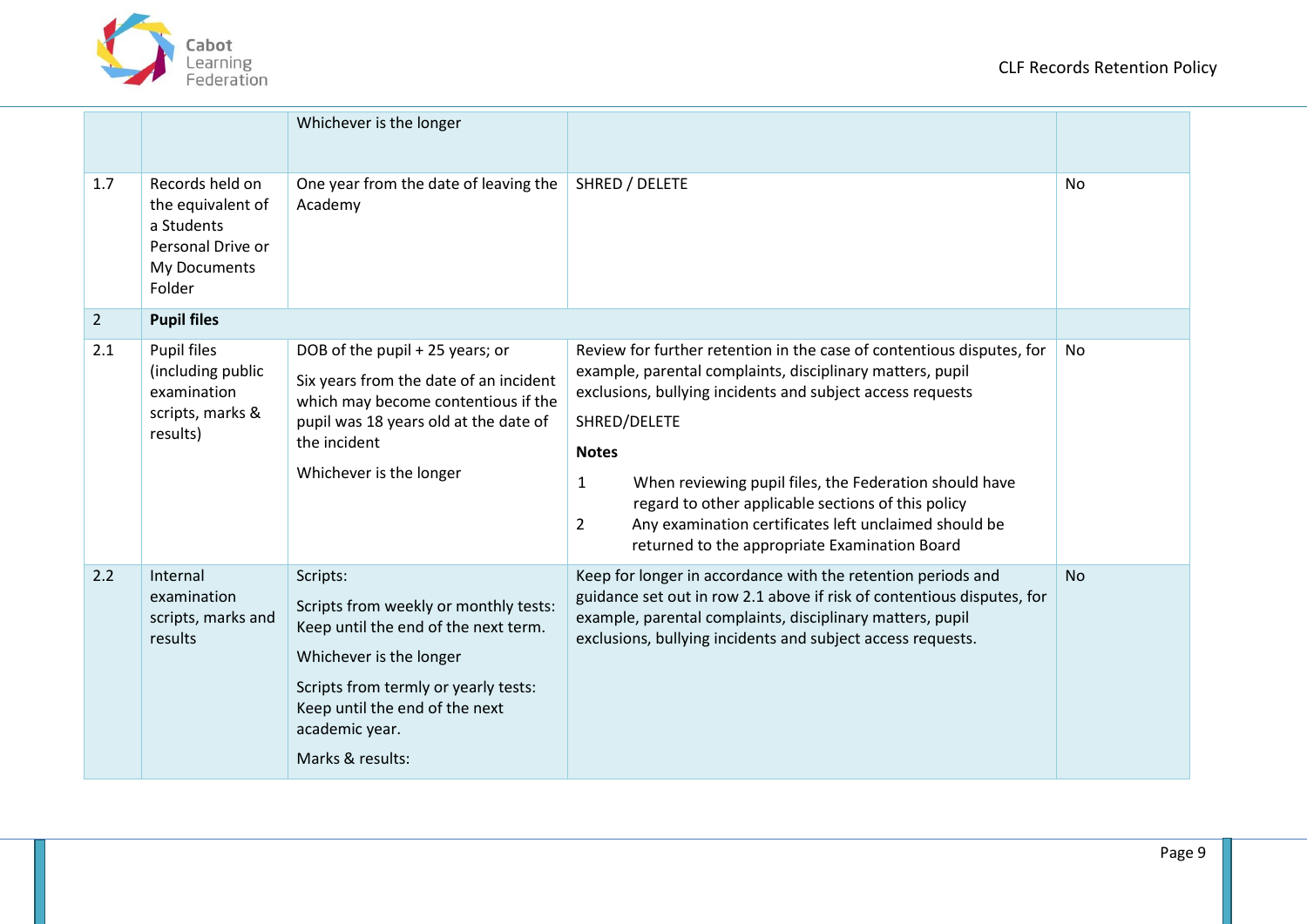



|     |                                                                                                       | If the purpose of the test is to<br>progress the child (either internally<br>or externally) then keep marks &<br>results in accordance with the<br>retention periods and guidance set<br>out in row 2.1 above.<br>If the purpose of the test is for<br>general internal assessment of<br>academic performance then keep<br>marks & results for the same period<br>as the scripts themselves. |                                                                                                                                      |     |
|-----|-------------------------------------------------------------------------------------------------------|----------------------------------------------------------------------------------------------------------------------------------------------------------------------------------------------------------------------------------------------------------------------------------------------------------------------------------------------------------------------------------------------|--------------------------------------------------------------------------------------------------------------------------------------|-----|
| 2.3 | Special<br><b>Educational Needs</b><br>files, reviews and<br>Individual<br><b>Education Plans</b>     | DOB of the pupil + 25 years; or<br>Six years from the date of an incident<br>which may become contentious if the<br>pupil was 18 years old at the date of<br>the incident<br>Whichever is the longer                                                                                                                                                                                         | Review for further retention in the case of contentious disputes<br>SHRED/DELETE                                                     | No  |
| 2.4 | Statement of<br><b>Special Education</b><br>Needs (SEN) and<br>Education<br>Healthcare (EHC)<br>Plans | <b>Statements of SEN (including</b><br>appendices) and EHC Plans should<br>never be retained once the pupil has<br>left the Federation                                                                                                                                                                                                                                                       | SHRED/DELETE unless legal action pending<br>The Statement / Plan belongs to the LA which makes and maintains<br>the Statement / Plan | Yes |
| 2.5 | Letters<br>authorising<br>absence                                                                     | Three years from the date of the last<br>entry on the attendance register                                                                                                                                                                                                                                                                                                                    | SHRED/DELETE                                                                                                                         | No  |
| 3   | <b>Permissions</b>                                                                                    |                                                                                                                                                                                                                                                                                                                                                                                              |                                                                                                                                      |     |
| 3.1 | Parental<br>permission slips                                                                          | Conclusion of the trip + three years                                                                                                                                                                                                                                                                                                                                                         | Review for further retention in the case of contentious disputes<br>otherwise SHRED/DELETE                                           | No  |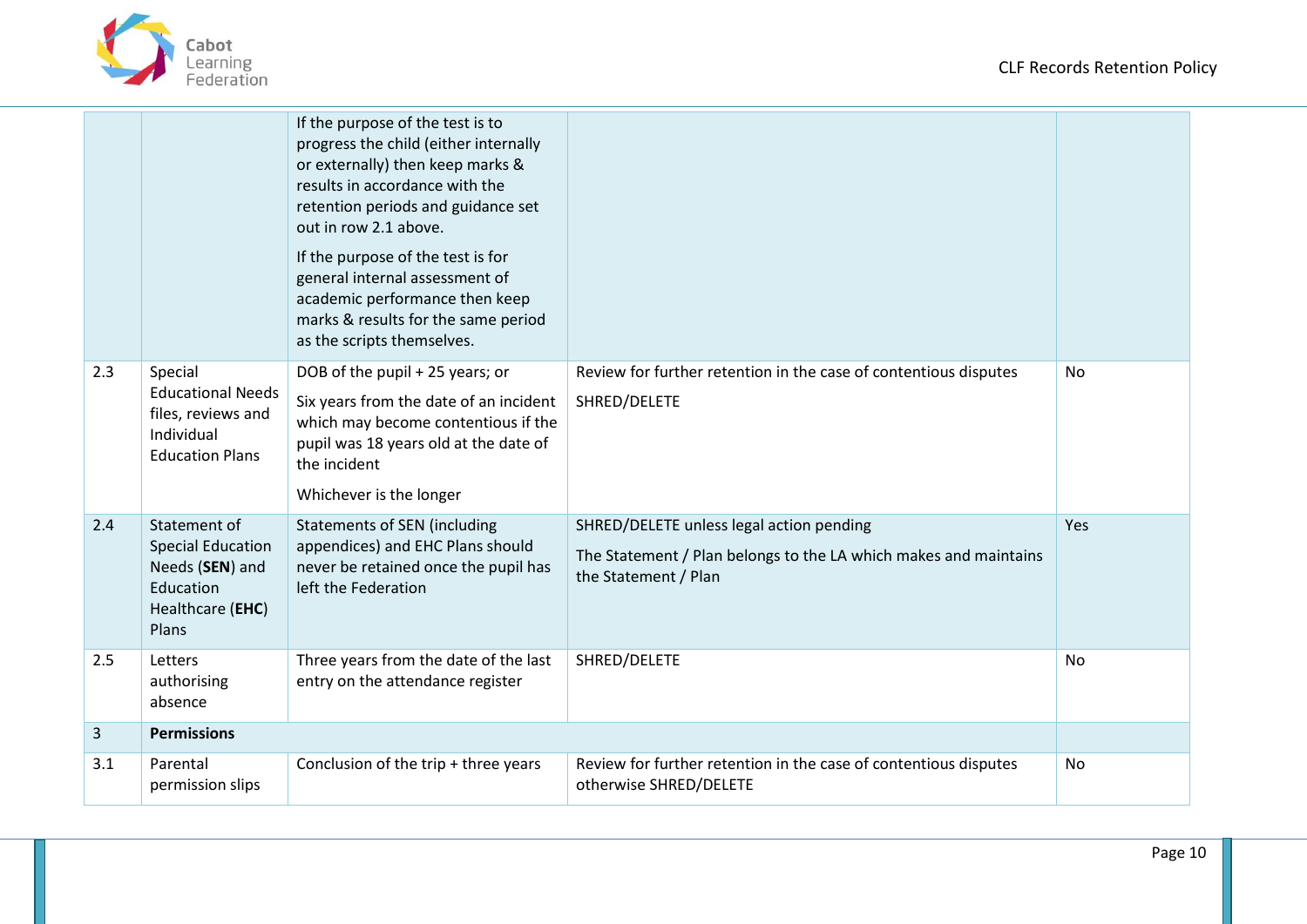

|                | for school trips -<br>where there has<br>been no major<br>incident, accident,<br>injury or near miss<br>involving anyone<br>on the trip                                |                                                                                                                                                                                                                                                                                                                                               |                                                                                                   |           |
|----------------|------------------------------------------------------------------------------------------------------------------------------------------------------------------------|-----------------------------------------------------------------------------------------------------------------------------------------------------------------------------------------------------------------------------------------------------------------------------------------------------------------------------------------------|---------------------------------------------------------------------------------------------------|-----------|
| 3.2            | Parental<br>permission slips<br>for school trips -<br>where there has<br>been a major<br>incident, accident,<br>injury or near miss<br>involving anyone<br>on the trip | DOB of the pupil involved in the<br>incident + 25 years; or<br>Six years from the date of the<br>incident if the pupil was 18 years old<br>at the date of the incident<br>Whichever is the longer<br>The permission slips for all pupils on<br>the trip may need to be retained to<br>show that the rules had been<br>followed for all pupils | Review for further retention in the case of relevance to contentious<br>disputes.<br>SHRED/DELETE | <b>No</b> |
| $\overline{a}$ | <b>Admission department</b>                                                                                                                                            |                                                                                                                                                                                                                                                                                                                                               |                                                                                                   |           |
| 4.1            | Admission<br>documents,<br>including<br>enrolment forms                                                                                                                | Six years from date of leaving the<br>Federation                                                                                                                                                                                                                                                                                              | Review for further retention in the case of contentious disputes<br>SHRED/DELETE                  | <b>No</b> |
| 4.2            | Admissions<br>documents<br>relating to<br>applicants who<br>did not join the<br>Federation                                                                             | We suggest that one year would be<br>reasonable (subject to requirements<br>for admission appeal documents -<br>see below), however, this is at the<br>Federation's discretion. If there is a<br>risk that parents or a pupil might<br>bring a claim against the Federation                                                                   | SHRED/DELETE                                                                                      | No        |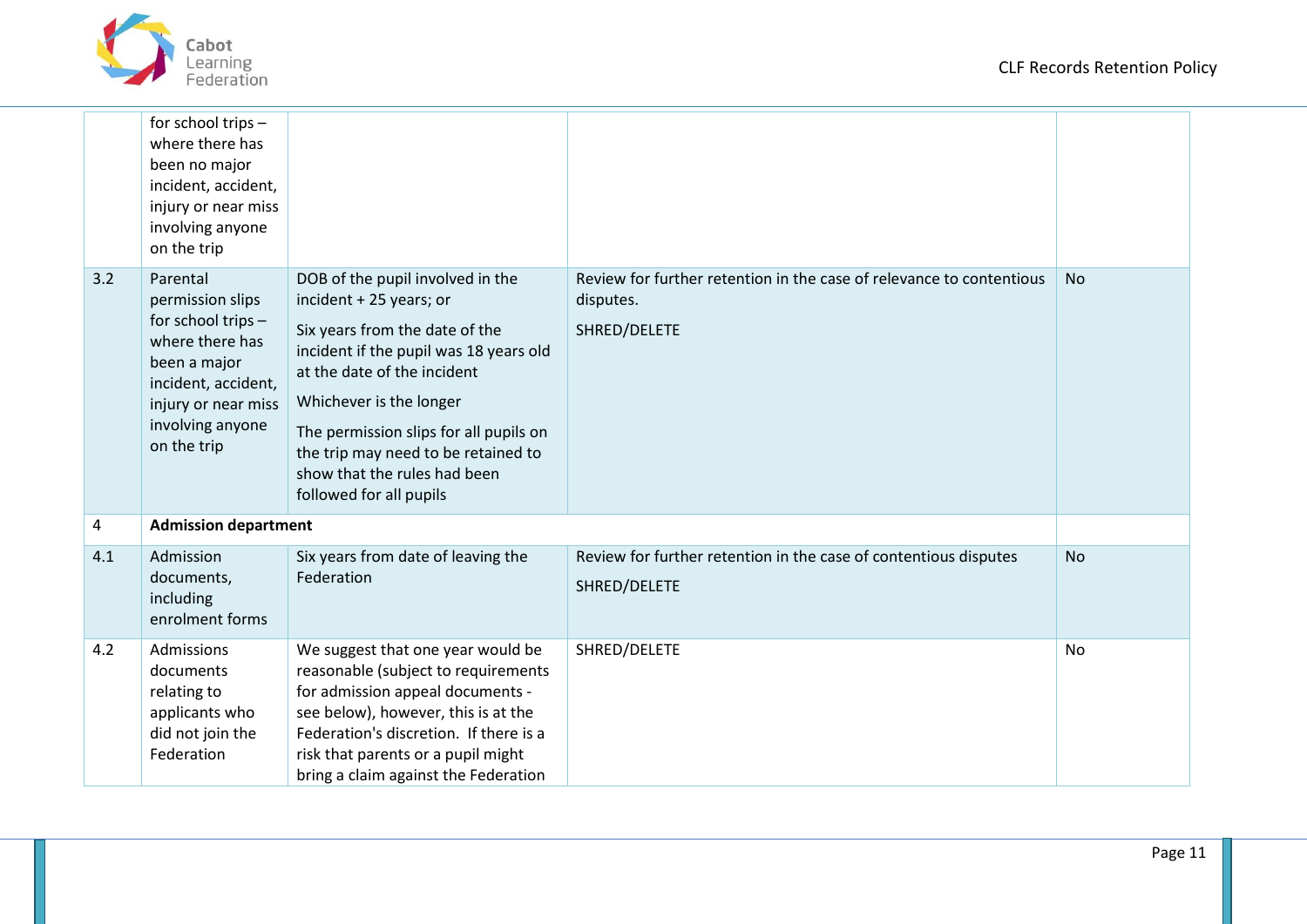



|     |                                                                                                                                                                           | then the documents should be<br>retained.<br>The documents can be kept for as<br>long as the Federation considers that<br>they are required, subject to the<br>Federation's obligation not to keep<br>the documents for longer than is<br>necessary                 |                                                                                                                                                                                                                                                                                                                                                           |            |
|-----|---------------------------------------------------------------------------------------------------------------------------------------------------------------------------|---------------------------------------------------------------------------------------------------------------------------------------------------------------------------------------------------------------------------------------------------------------------|-----------------------------------------------------------------------------------------------------------------------------------------------------------------------------------------------------------------------------------------------------------------------------------------------------------------------------------------------------------|------------|
| 4.3 | <b>Documents</b><br>relating to<br>admission appeal<br>proceedings                                                                                                        | At least two years                                                                                                                                                                                                                                                  | Review for further retention in the case of relevance to contentious<br>disputes.<br>SHRED / DELETE                                                                                                                                                                                                                                                       | <b>Yes</b> |
| 5   | <b>Employment</b>                                                                                                                                                         |                                                                                                                                                                                                                                                                     |                                                                                                                                                                                                                                                                                                                                                           |            |
| 5.1 | Employment or<br>personnel records,<br>including<br>contracts of<br>employment,<br>changes to terms<br>and condition,<br>disciplinary<br>matters, grievance<br>procedures | For at least six years after date of<br>termination of employment<br>For at least 12 years after date of<br>termination if any of the documents<br>were signed as a deed                                                                                            | If on a date no earlier than six years after the termination date<br>there has been no recent contact from the relevant individual and<br>no apparent breach of contract claim, dispose securely of<br>documentation unless any child protection concerns. Records of<br>anyone with child protection concerns (even if not proved) should<br>be retained | <b>No</b>  |
| 5.2 | Single central<br>register (SCR)                                                                                                                                          | There is no legal requirement to keep<br>the SCR entry for staff who have left<br>as it ceases to be relevant for<br>inspection purposes. Many schools<br>move the entry on to an archive<br>register whilst others keep a list of<br>the checks carried out on the | Review whether further retention is necessary. If so, these reasons<br>must be documented. If not SHRED/DELETE                                                                                                                                                                                                                                            | No         |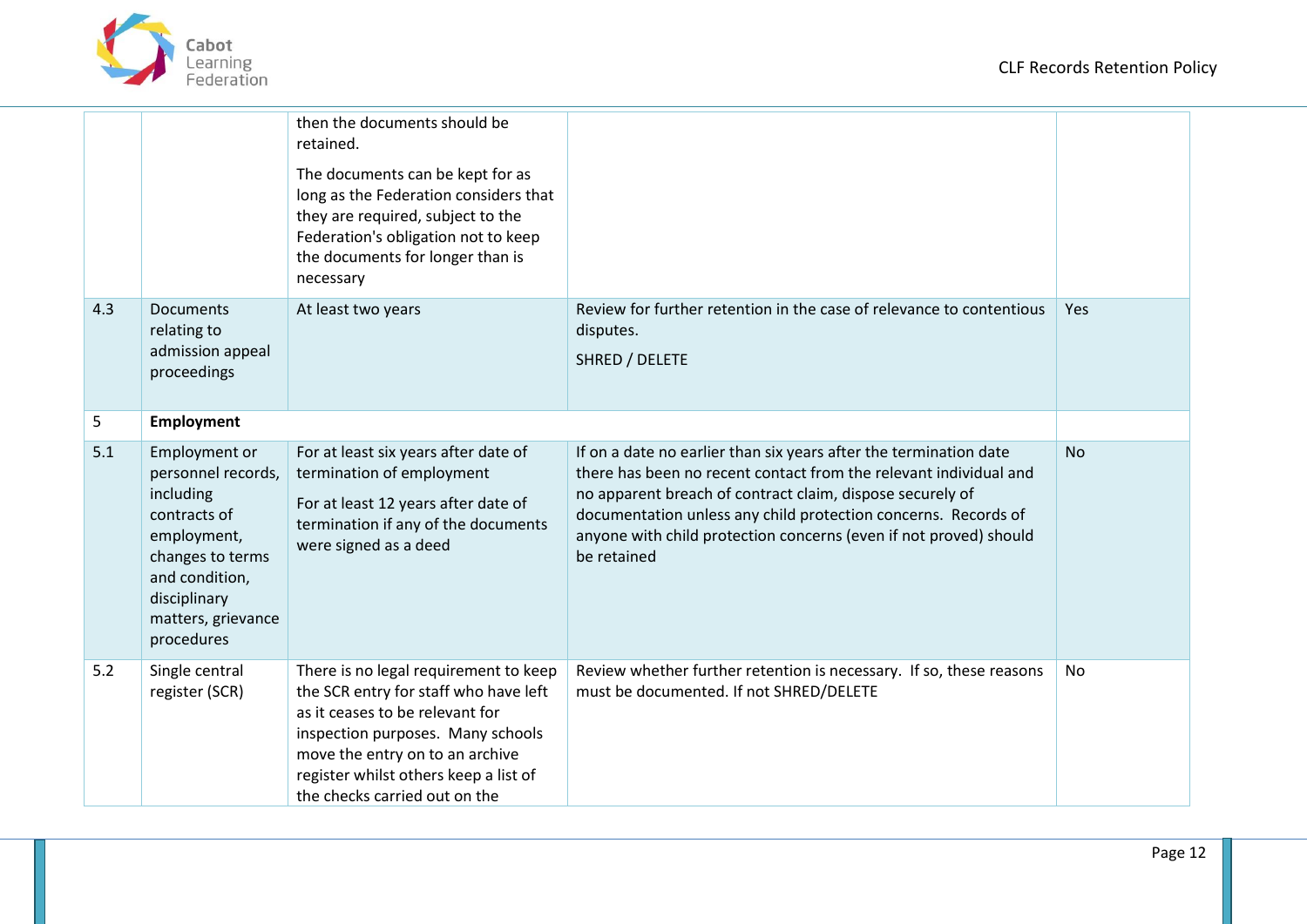

|     |                                                                                                                     | personnel file instead and retain that<br>in accordance with their retention<br>policy. As there is no statutory<br>requirement to keep this information<br>in this form it should only be kept for<br>as long as is necessary. As it ceases<br>to be relevant for inspection<br>purposes the Federation should<br>consider and document why it is<br>necessary to keep it for a particular<br>length of time. Should the<br>Federation be notified of a historic<br>abuse claim or should a former<br>member of staff commit offences<br>elsewhere the Federation may need<br>to demonstrate that it carried out all<br>required checks prior to work<br>starting, when they were carried and<br>out and by whom. This information<br>could also be requested in relation to<br>the IICSA. As a consequence best<br>advice is to retain the SCR entry for<br>each former member of staff<br>indefinitely either on an archive SCR<br>or within the personnel file. |                                                                                                                                                                                                                                   |           |
|-----|---------------------------------------------------------------------------------------------------------------------|---------------------------------------------------------------------------------------------------------------------------------------------------------------------------------------------------------------------------------------------------------------------------------------------------------------------------------------------------------------------------------------------------------------------------------------------------------------------------------------------------------------------------------------------------------------------------------------------------------------------------------------------------------------------------------------------------------------------------------------------------------------------------------------------------------------------------------------------------------------------------------------------------------------------------------------------------------------------|-----------------------------------------------------------------------------------------------------------------------------------------------------------------------------------------------------------------------------------|-----------|
| 5.3 | Records and<br>documents<br>relating to<br>membership of<br>and contributions<br>to the Teachers'<br>Pension Scheme | Indefinitely                                                                                                                                                                                                                                                                                                                                                                                                                                                                                                                                                                                                                                                                                                                                                                                                                                                                                                                                                        | Review whether further retention is necessary. Decisions in<br>relation to the Teachers' Pension Scheme may have ramifications<br>beyond six years, and may be queried at any time by members and<br>the Teachers' Pension Scheme | <b>No</b> |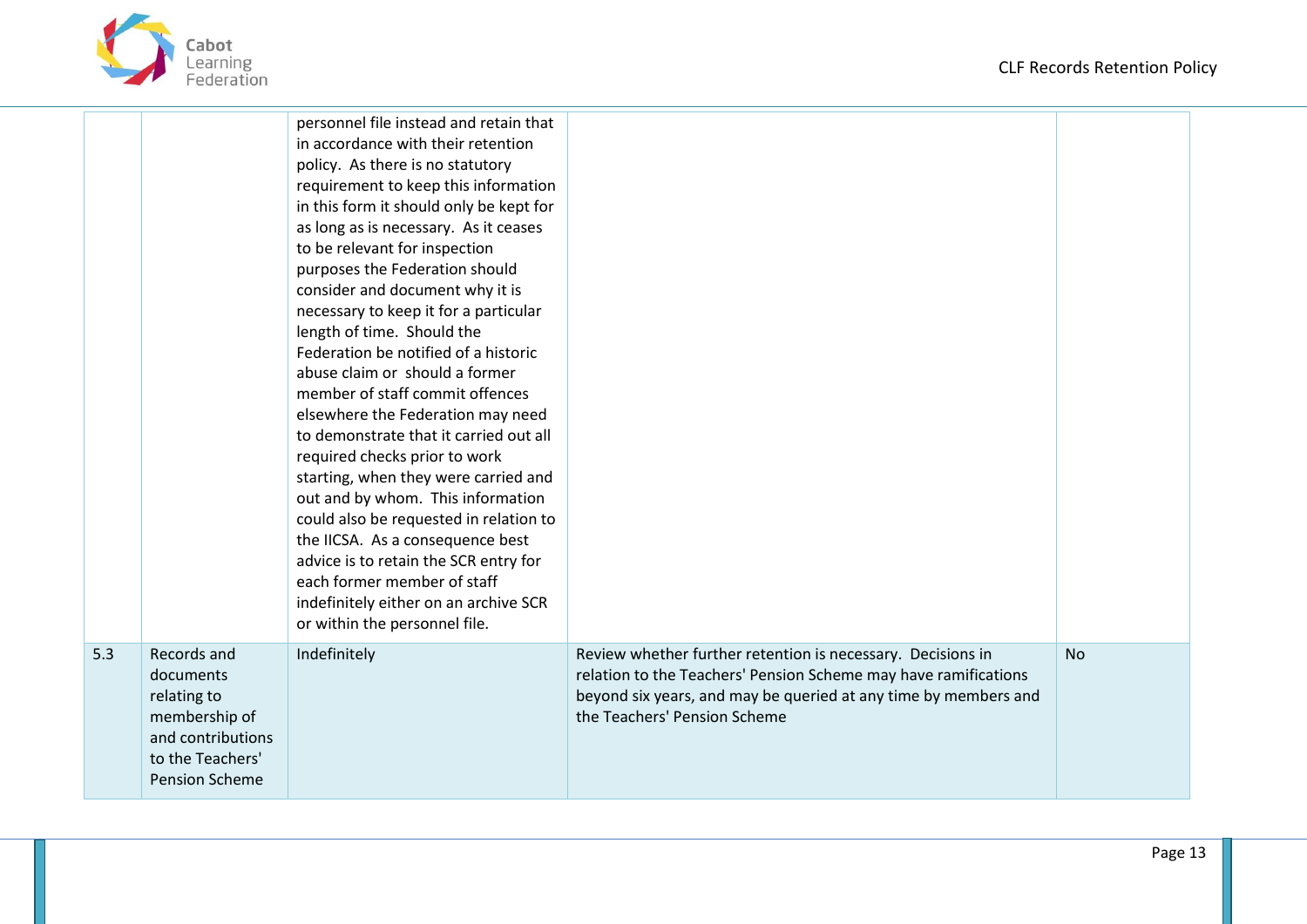



| 5.4 | Employment<br>references<br>received and<br>references<br>provided (where<br>no safeguarding<br>concerns have<br>arisen or are<br>known)                                             | While employment continues and at<br>least up to six years after<br>employment terminates                                         | Consider whether any recent reference requests for the relevant<br>individual have been received.<br>If any concerns are/have been raised by social services or other<br>agencies see 5.5 below.<br>If none, SHRED/DELETE | <b>No</b> |
|-----|--------------------------------------------------------------------------------------------------------------------------------------------------------------------------------------|-----------------------------------------------------------------------------------------------------------------------------------|---------------------------------------------------------------------------------------------------------------------------------------------------------------------------------------------------------------------------|-----------|
| 5.5 | Employment<br>reference where<br>an individual's<br>employment<br>ended for a<br>safeguarding<br>reason or where<br>safeguarding was<br>outstanding at the<br>time of<br>termination | At least for 10 years after the person<br>has retired or until the individual<br>reaches the age of 75, whichever is<br>the later | Consider whether any recent reference requests for the relevant<br>individual or new concerns raised by social services or other<br>agencies<br>If none, SHRED/DELETE                                                     | Yes       |
| 5.6 | Working time<br>opt-out forms                                                                                                                                                        | Two years from the date on which<br>they were entered into                                                                        | SHRED/DELETE                                                                                                                                                                                                              | Yes       |
| 5.7 | Records to show<br>compliance with<br>the Working Time<br>Regulations                                                                                                                | Two years after the relevant period                                                                                               | SHRED/DELETE                                                                                                                                                                                                              | Yes       |
| 5.8 | Payroll and wage<br>records<br>These include<br>records of:                                                                                                                          | Six years from the financial year end<br>in which payments are made                                                               | SHRED/DELETE                                                                                                                                                                                                              | Yes       |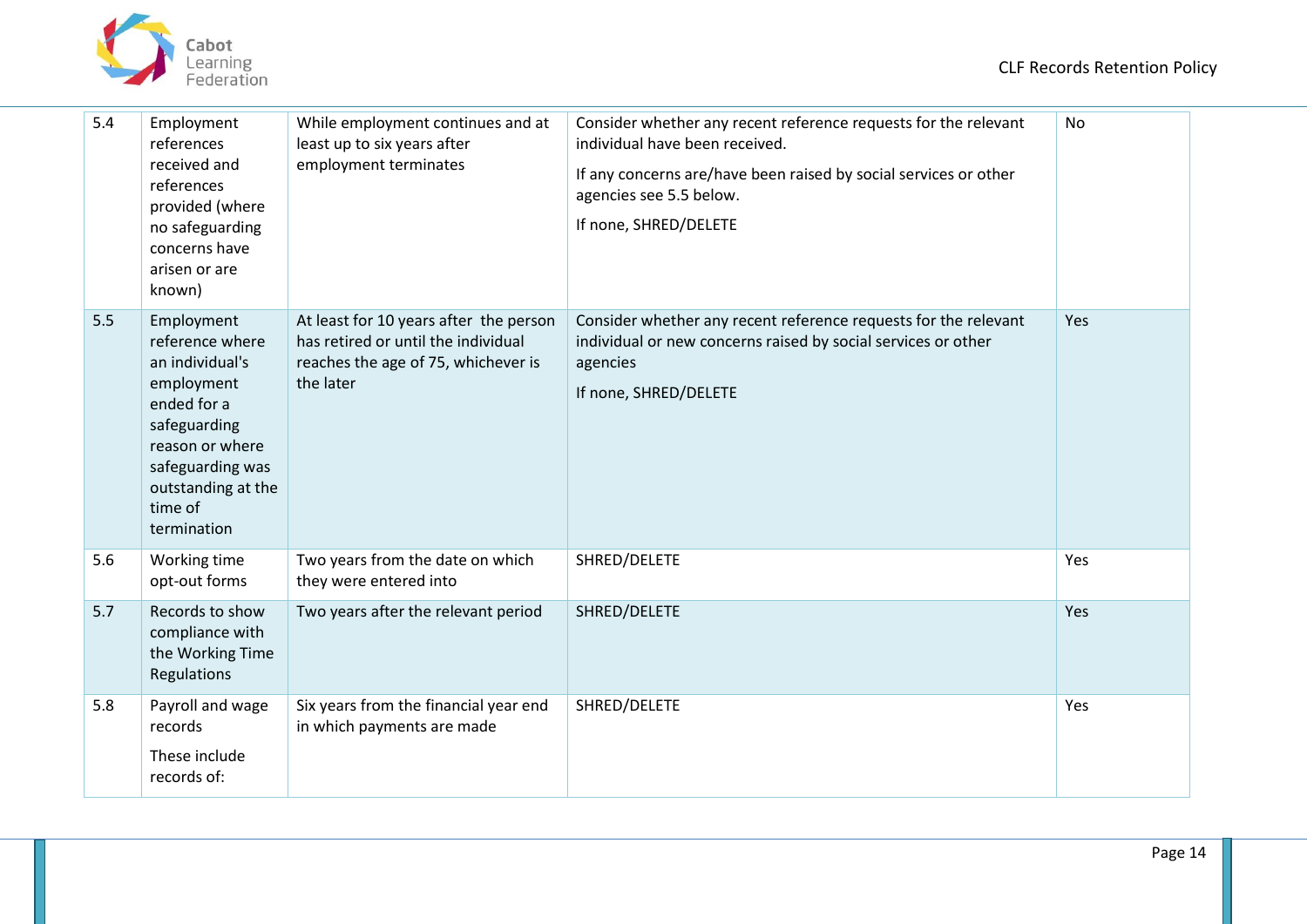

|      | •Details on<br>overtime.<br>·Bonuses.<br>•Expenses.<br>•Benefits in kind.                                                                                                                                                                         |                                                                                                                                                                                     |              |     |
|------|---------------------------------------------------------------------------------------------------------------------------------------------------------------------------------------------------------------------------------------------------|-------------------------------------------------------------------------------------------------------------------------------------------------------------------------------------|--------------|-----|
| 5.9  | <b>PAYE Records</b>                                                                                                                                                                                                                               | Three years in addition to the current<br>year (however it may be sensible to<br>keep them for six years as they may<br>fall within the definition of payroll<br>and wage records). | SHRED/DELETE | Yes |
| 5.10 | Maternity/paterni<br>ty records<br>These include:<br>• Records<br>regarding<br>Maternity<br>payments made<br>save for where<br>those include<br>payroll records.<br>• Maternity<br>certificates<br>showing the<br>expected week of<br>confinement | Three years after the end of the tax<br>year in which the maternity pay<br>period ends                                                                                              | SHRED/DELETE | Yes |
| 5.11 | Sickness records<br>required for the<br>purposes of                                                                                                                                                                                               | During employment and for a period<br>of three years after employment has<br>ended and to be kept separate from<br>absence records which merely                                     | SHRED/DELETE | Yes |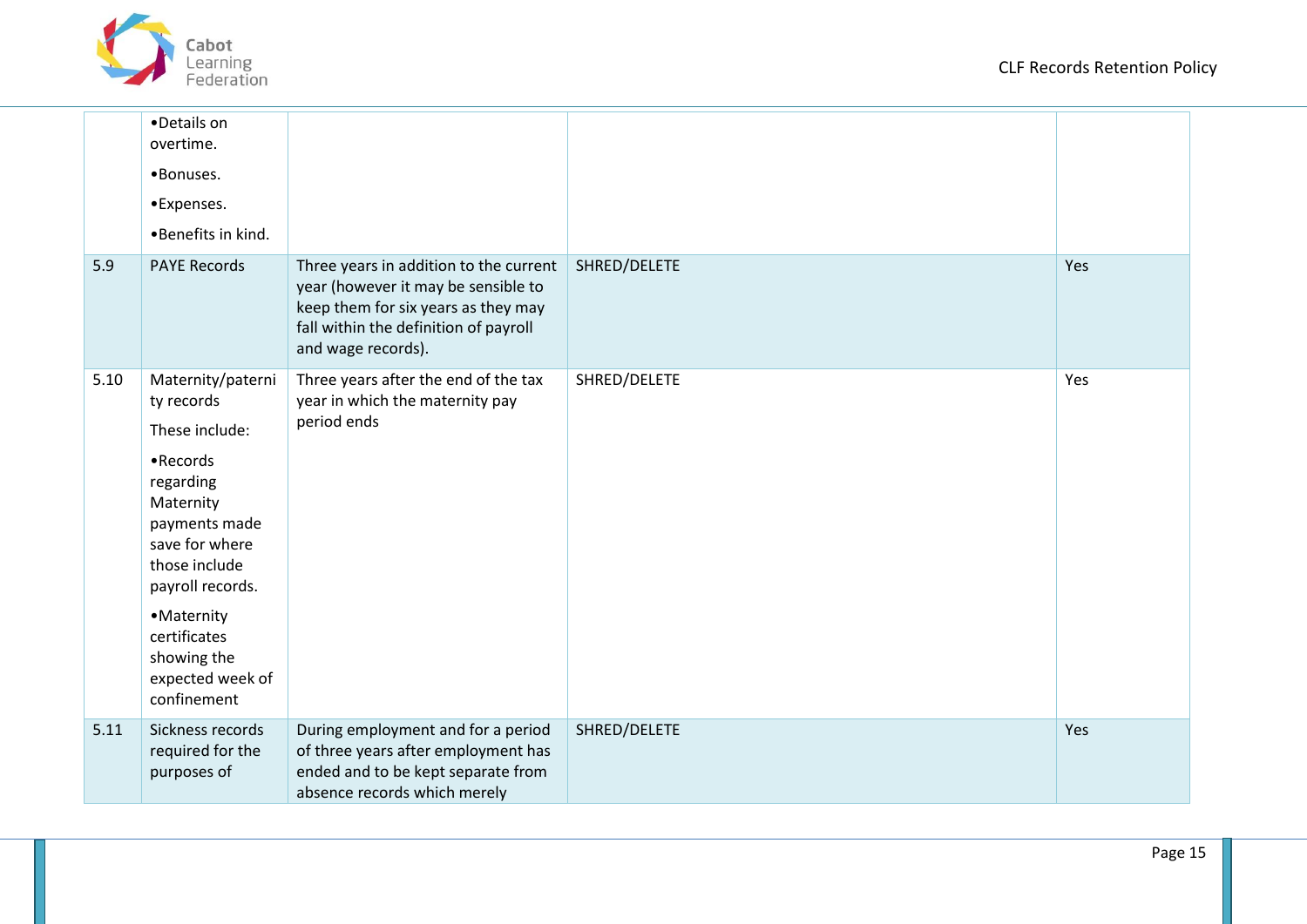

|      | <b>Statutory Sick Pay</b><br>(SSP)                                                                                                                     | demonstrate the dates absent and<br>not the health issue.                                                                                                                                                                                                                                                                                                                                                                                                                                                                                                                         |                                                |     |
|------|--------------------------------------------------------------------------------------------------------------------------------------------------------|-----------------------------------------------------------------------------------------------------------------------------------------------------------------------------------------------------------------------------------------------------------------------------------------------------------------------------------------------------------------------------------------------------------------------------------------------------------------------------------------------------------------------------------------------------------------------------------|------------------------------------------------|-----|
| 5.12 | Records in<br>relation to hours<br>worked and<br>payments made<br>to workers                                                                           | For a period of three years beginning<br>with the last day of the following<br>month to which the records relate                                                                                                                                                                                                                                                                                                                                                                                                                                                                  | SHRED/DELETE                                   | Yes |
| 5.13 | Consents for the<br>processing of<br>personal data and<br>sensitive personal<br>data (known as<br>special category<br>personal data<br>under the GDPR) | For as long as the data is being<br>processed and up to six years<br>afterwards<br>For consent to be valid it must be<br>"freely given". This is often difficult<br>to evidence in an employment<br>context owing to the imbalance in<br>the relationship between the<br>Federation and the employee.<br>Therefore, the Federation should be<br>very careful before asking employees<br>to consent to their data being used in<br>a particular way. In the vast majority<br>of cases it is not necessary to obtain<br>the employee's consent before using<br>their personal data. | SHRED/DELETE                                   | Yes |
| 5.14 | Disclosure and<br><b>Barring Service</b><br>(DBS) checks and<br>disclosures of<br>criminal record<br>forms                                             | The physical DBS certificate will never<br>be retained or copied in any<br>circumstance.<br>The DBS information - certificate,<br>date, initials, will be recorded on the<br>Single Central Register.                                                                                                                                                                                                                                                                                                                                                                             | As per above for Single Central Register (5.2) | Yes |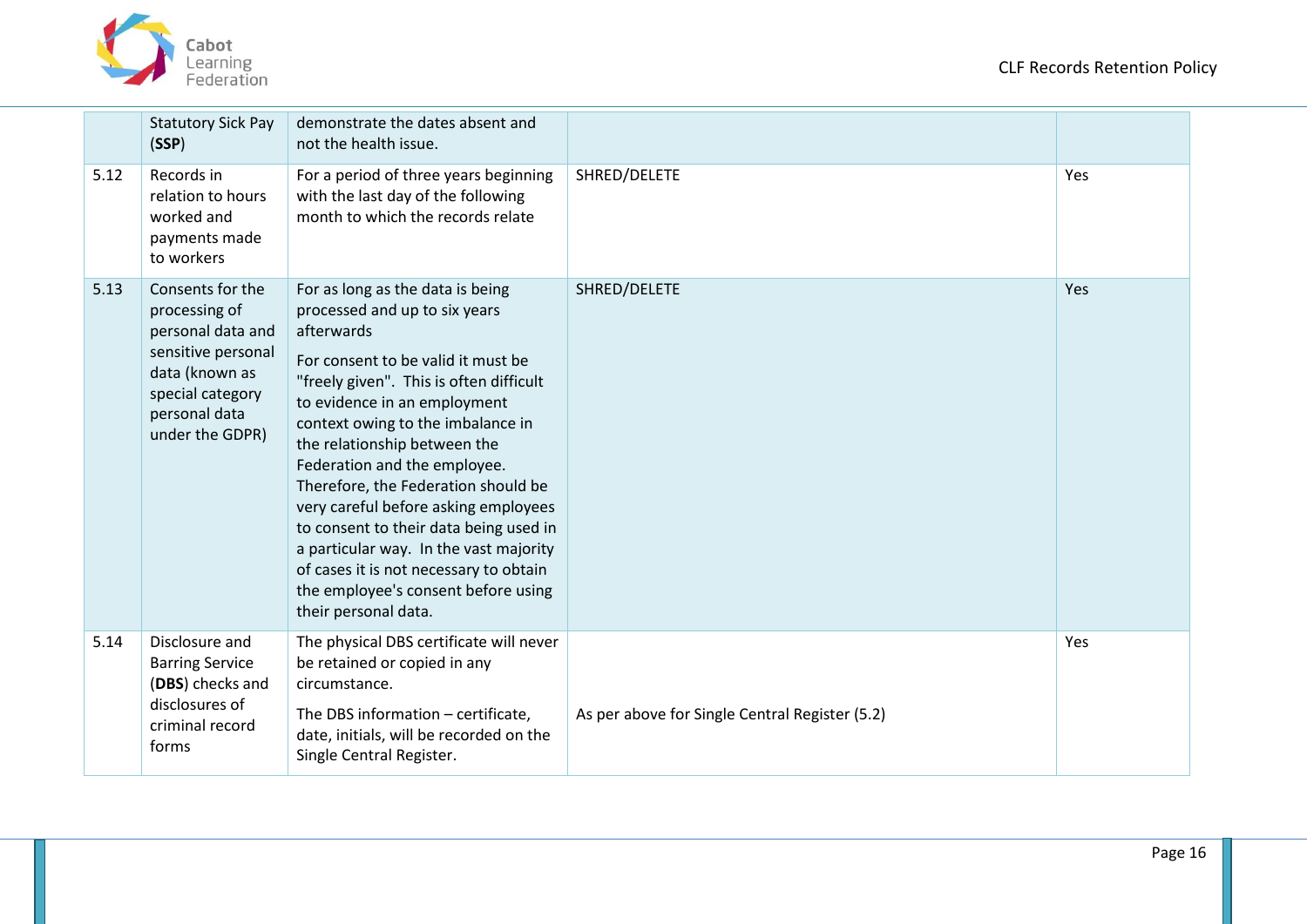

|      |                                                         | If the DBS is completed by the CLF<br>and is clear the snapshot from<br>protocol will be kept on employee<br>personnel file or volunteer/visitor<br>file.                                                                              | This will be destroyed when file is destroyed as per this retention<br>policy. |           |
|------|---------------------------------------------------------|----------------------------------------------------------------------------------------------------------------------------------------------------------------------------------------------------------------------------------------|--------------------------------------------------------------------------------|-----------|
|      |                                                         | If the DBS is not completed by CLF<br>and is clear the details will be<br>recorded on a form which will be<br>stored in volunteer/visitor file.                                                                                        | This will be destroyed when file is destroyed as per this retention<br>policy. |           |
|      |                                                         | If there are convictions on the DBS,<br>this information will be recorded in a<br>file note along with the rationale to<br>proceed with recruitment. This will<br>be recorded on employee personnel<br>file or volunteer/visitor file. | This will be destroyed when file is destroyed as per this retention<br>policy. |           |
|      |                                                         | Candidates applying for roles will be<br>asked to declare any relevant<br>convictions. Details of these will be<br>recorded in the application form and<br>any interview notes.                                                        | This will be destroyed when file is destroyed as per this retention<br>policy. |           |
| 5.15 | Immigration<br>checks                                   | Throughout employment and then<br>retained for two years after the<br>termination of employment                                                                                                                                        | SHRED/DELETE                                                                   | Yes       |
| 5.16 | Recruitment<br>records of<br>unsuccessful<br>candidates | Six months after notifying<br>unsuccessful candidates in order to<br>demonstrate, if required, the fairness<br>and transparency of the recruitment<br>process                                                                          | SHRED/DELETE                                                                   | No        |
| 5.17 | Personnel and<br>training records                       | Whilst employment continues and up<br>to six years after employment ceases                                                                                                                                                             | SHRED/DELETE                                                                   | <b>No</b> |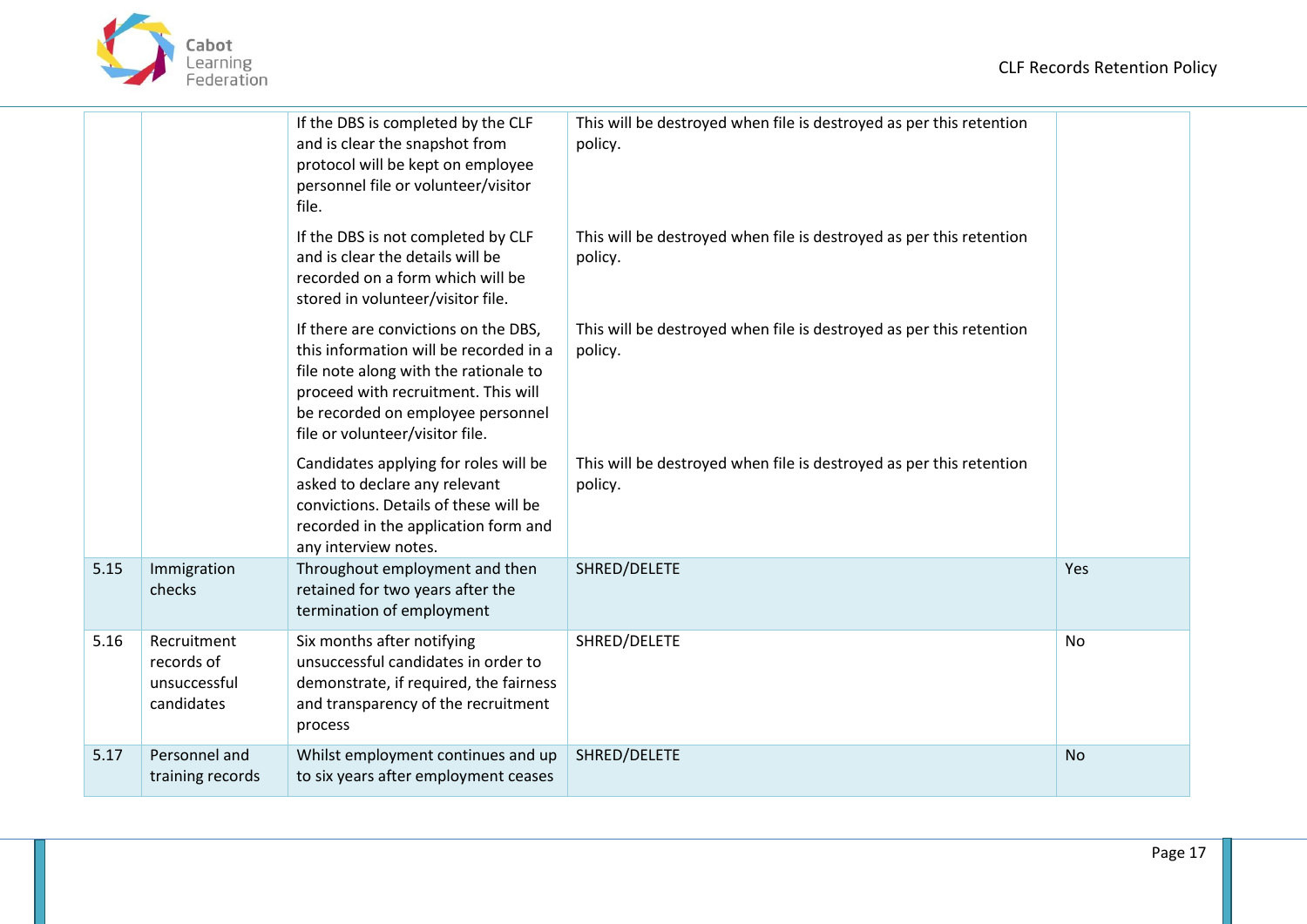

| 5.18 | Annual leave<br>records                                                      | Six years or possibly longer if leave<br>can be carried over from year to year                                                                                          | SHRED/DELETE   | No        |
|------|------------------------------------------------------------------------------|-------------------------------------------------------------------------------------------------------------------------------------------------------------------------|----------------|-----------|
| 5.19 | Collective<br>/ workforce<br>agreements                                      | Permanently or six years after the<br>agreement comes to an end                                                                                                         | SHRED/DELETE   | <b>No</b> |
| 5.20 | <b>Works Council</b><br>minutes                                              | Permanently                                                                                                                                                             | N/A            | <b>No</b> |
| 5.21 | An Employee's<br>bank details                                                | Until last payment made                                                                                                                                                 | SHRED/DELETE   | <b>No</b> |
| 5.22 | <b>Travel and</b><br>subsistence<br>claims.                                  | Whilst employment continues and up<br>to six years after employment ends                                                                                                | SHRED/DELETE   |           |
| 5.23 | Records of<br>advances for<br>season tickets and<br>loans to<br>employees    | Whilst employment continues and up<br>to six years after repayment or end of<br>employment                                                                              | SHRED/DELETE   | <b>No</b> |
| 5.24 | Death Benefit<br>Nomination and<br><b>Revocation Forms</b>                   | Whilst employment continues and up<br>to six years after payment of benefit                                                                                             | SHRED/DELETE   | <b>No</b> |
| 5.25 | Records held on<br>the equivalent of<br>a Staff members<br>Personal Drive or | One year from the date of leaving the<br>Academy<br>These directories should not include<br>personal information about the staff<br>member or pupils so should not form | SHRED / DELETE | <b>No</b> |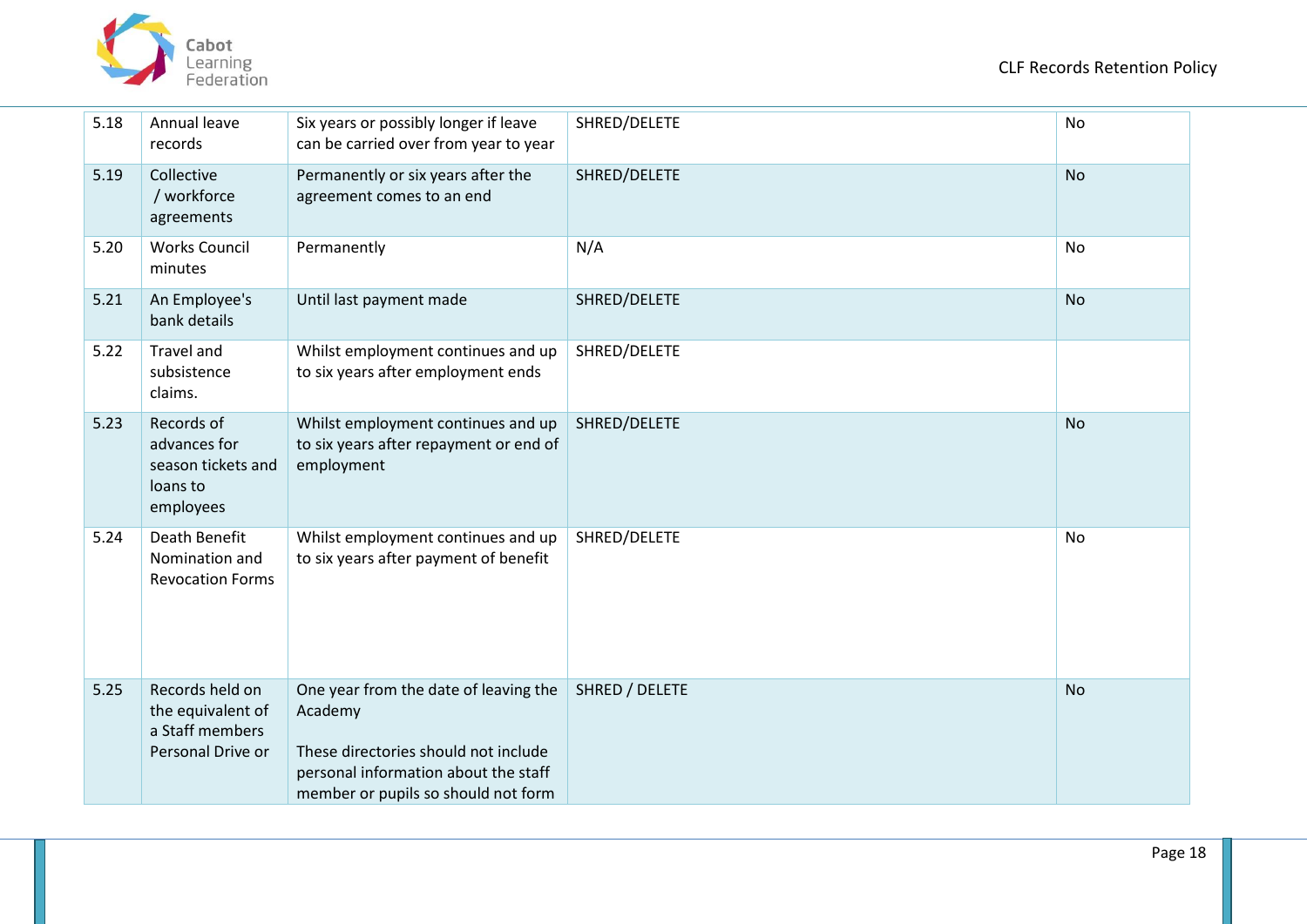

<span id="page-18-0"></span>

|     | My Documents<br>Folder                                                                                                                                                                                          | part of their employment record or<br>details relating to safe guarding or<br>pupil management. |                                                                                                           |     |
|-----|-----------------------------------------------------------------------------------------------------------------------------------------------------------------------------------------------------------------|-------------------------------------------------------------------------------------------------|-----------------------------------------------------------------------------------------------------------|-----|
| 6   |                                                                                                                                                                                                                 | Health and safety information - employees                                                       |                                                                                                           |     |
| 6.1 | Reportable<br>injuries, diseases<br>and dangerous<br>occurrences<br>(RIDDOR) reports<br>or own record                                                                                                           | Three years from the date of record<br>If disease - indefinitely<br>(recommended)               | Review for further retention in the case of enforcement action or<br>contentious disputes<br>SHRED/DELETE | Yes |
| 6.2 | First aid / accident<br>book entry                                                                                                                                                                              | Three years from the date of injury or<br>last record in the book<br>If disease - indefinitely  | Review for further retention in the case of enforcement action or<br>contentious disputes SHRED/DELETE    | Yes |
| 6.3 | Records of<br>maintenance,<br>examination and<br>test control<br>measures relating<br>to substances<br>hazardous to<br>health under the<br>Control of<br>Substances<br>Hazardous to<br>Health (COSHH)<br>regime | Five years                                                                                      | Review for further retention in the case of enforcement action<br>contentious disputes SHRED/DELETE       | Yes |
| 6.4 | Health records for<br>licensable<br>asbestos work                                                                                                                                                               | At least 40 years from the date if the<br>last entry                                            | Review for further retention in the case of enforcement action<br>contentious disputes<br>SHRED/DELETE    | Yes |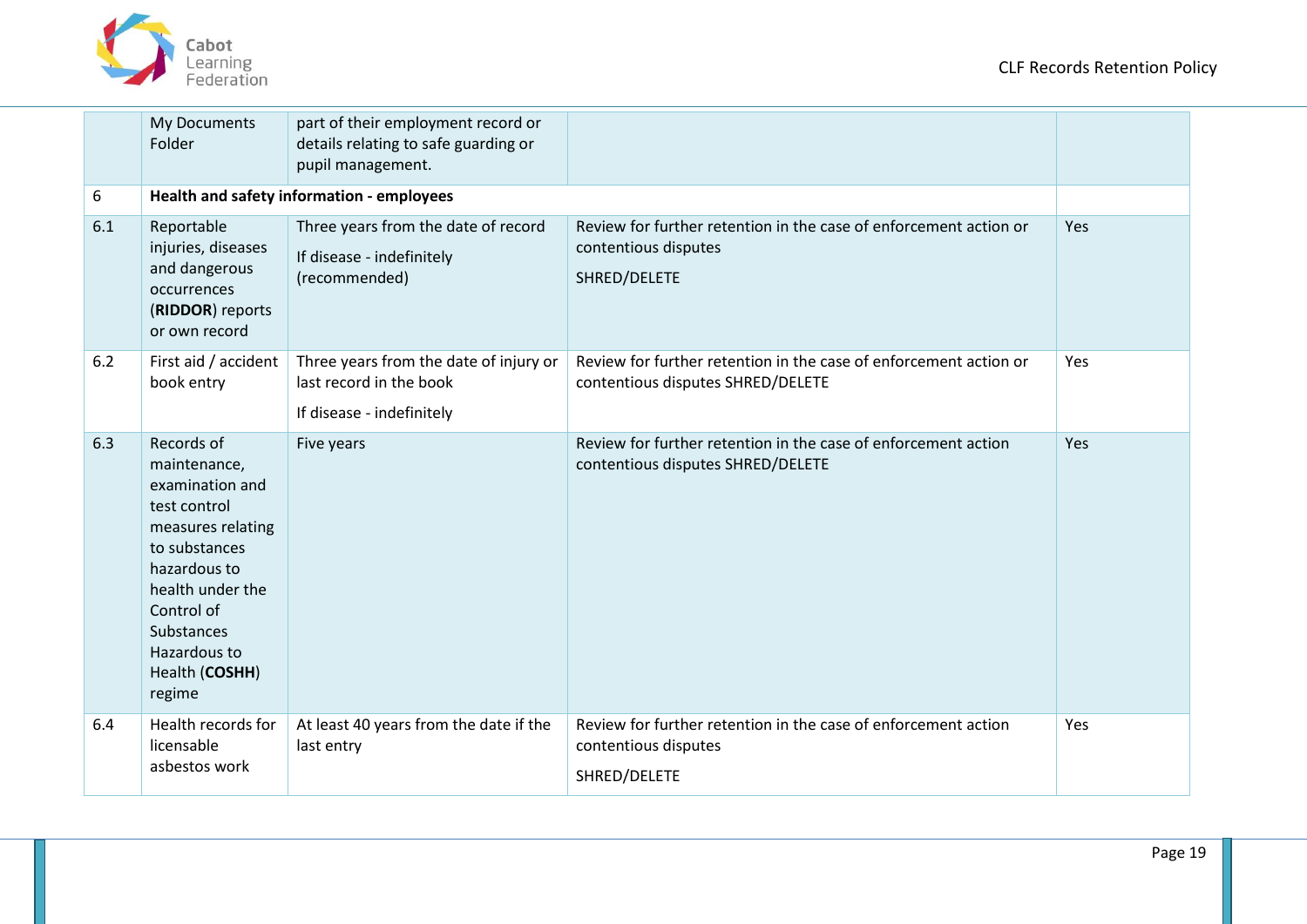



| 6.5 | Medical<br>surveillance<br>certificate for<br>licensable<br>asbestos work                                                                                                                              | At least four years from the date it<br>was issued                                                                                                                 | Review for further retention in the case of enforcement action<br>contentious disputes<br>SHRED/DELETE    | Yes |
|-----|--------------------------------------------------------------------------------------------------------------------------------------------------------------------------------------------------------|--------------------------------------------------------------------------------------------------------------------------------------------------------------------|-----------------------------------------------------------------------------------------------------------|-----|
| 6.6 | Records of air<br>monitoring for<br>asbestos                                                                                                                                                           | Where a health record is required at<br>least 40 years from the date if the<br>last entry<br>In other cases at least five years from<br>the date of the last entry |                                                                                                           | Yes |
| 6.7 | Records of<br>examinations,<br>tests and repairs<br>carried out in<br>respect of exhaust<br>or respiratory<br>protective<br>equipment under<br>the Control of<br>Asbestos<br>Regulations 2012<br>(CAR) | Five years                                                                                                                                                         | Review for further retention in the case of enforcement action<br>contentious disputes<br>SHRED/DELETE    | Yes |
| 6.8 | Examination<br>/ report of defect<br>for power presses                                                                                                                                                 | Two years                                                                                                                                                          | Review for further retention in the case of enforcement action or<br>contentious disputes SHRED/DELETE    | Yes |
| 6.9 | Records of water<br>monitoring,<br>inspection,<br>testing, checks                                                                                                                                      | Five years from the date of the last<br>entry                                                                                                                      | Review for further retention in the case of enforcement action or<br>contentious disputes<br>SHRED/DELETE | Yes |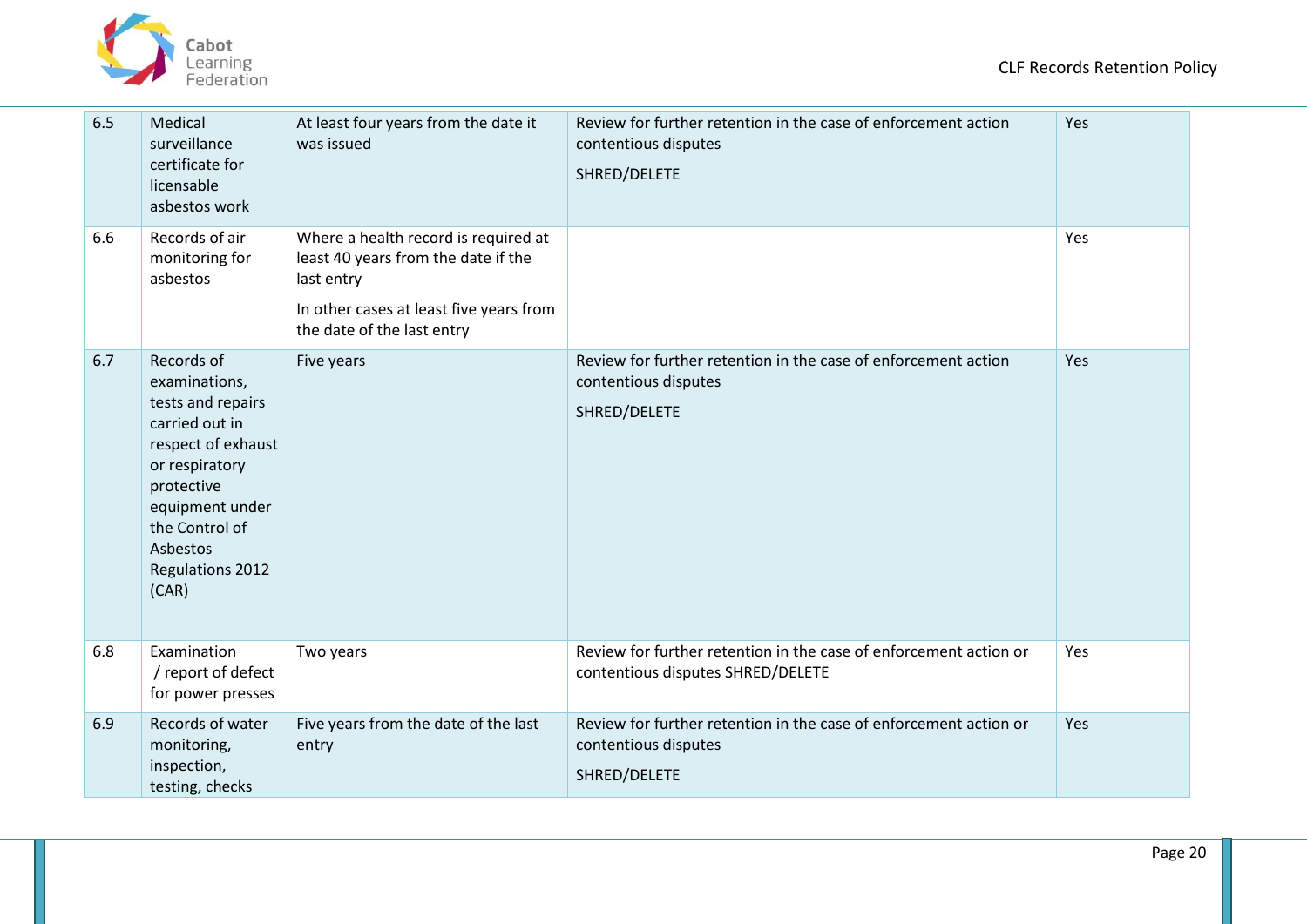

|                | and control<br>measures for<br>legionellosis                                                                                                            |                                                                                                                                                                                                                                                                                                                       |                                                                                                                       |           |  |
|----------------|---------------------------------------------------------------------------------------------------------------------------------------------------------|-----------------------------------------------------------------------------------------------------------------------------------------------------------------------------------------------------------------------------------------------------------------------------------------------------------------------|-----------------------------------------------------------------------------------------------------------------------|-----------|--|
| $\overline{7}$ | Health and safety information - pupils                                                                                                                  |                                                                                                                                                                                                                                                                                                                       |                                                                                                                       |           |  |
| 7.1            | Accident reports<br>including first aid<br>/ accident book                                                                                              | DOB of the pupil involved in the<br>incident + 21 years; or<br>Three years from the date of an<br>incident which may become<br>contentious if the pupil was 18 years<br>old at the date of the incident                                                                                                               | Review for further retention in the case of enforcement action or<br>contentious disputes<br>SHRED/DELETE             | <b>No</b> |  |
| 7.2            | Reportable<br>injuries, diseases<br>and dangerous<br>occurrences<br>(RIDDOR) reports<br>or own record                                                   | Minimum statutory retention period<br>is at least 3 years but, we<br>recommend that the record is kept<br>for DOB of the pupil involved in the<br>incident + 21 years; or<br>Three years from the date of an<br>incident which may become<br>contentious if the pupil was 18 years<br>old at the date of the incident | Review for further retention in the case of enforcement action or<br>contentious disputes<br>SHRED/DELETE             | Yes       |  |
| 7.3            | Incident<br>investigations and<br>reports, risk<br>assessments and<br>other relevant<br>documents where<br>there has been an<br>accident or<br>incident | DOB of the pupil involved in the<br>incident + 21 years; or<br>Three years from the date of an<br>incident which may become<br>contentious if the pupil was 18 years<br>old at the date of the incident                                                                                                               | Review for further retention in the case of enforcement action or<br>civil claims for personal injury<br>SHRED/DELETE | <b>No</b> |  |
| 8              | <b>Generic health and safety records</b>                                                                                                                |                                                                                                                                                                                                                                                                                                                       |                                                                                                                       |           |  |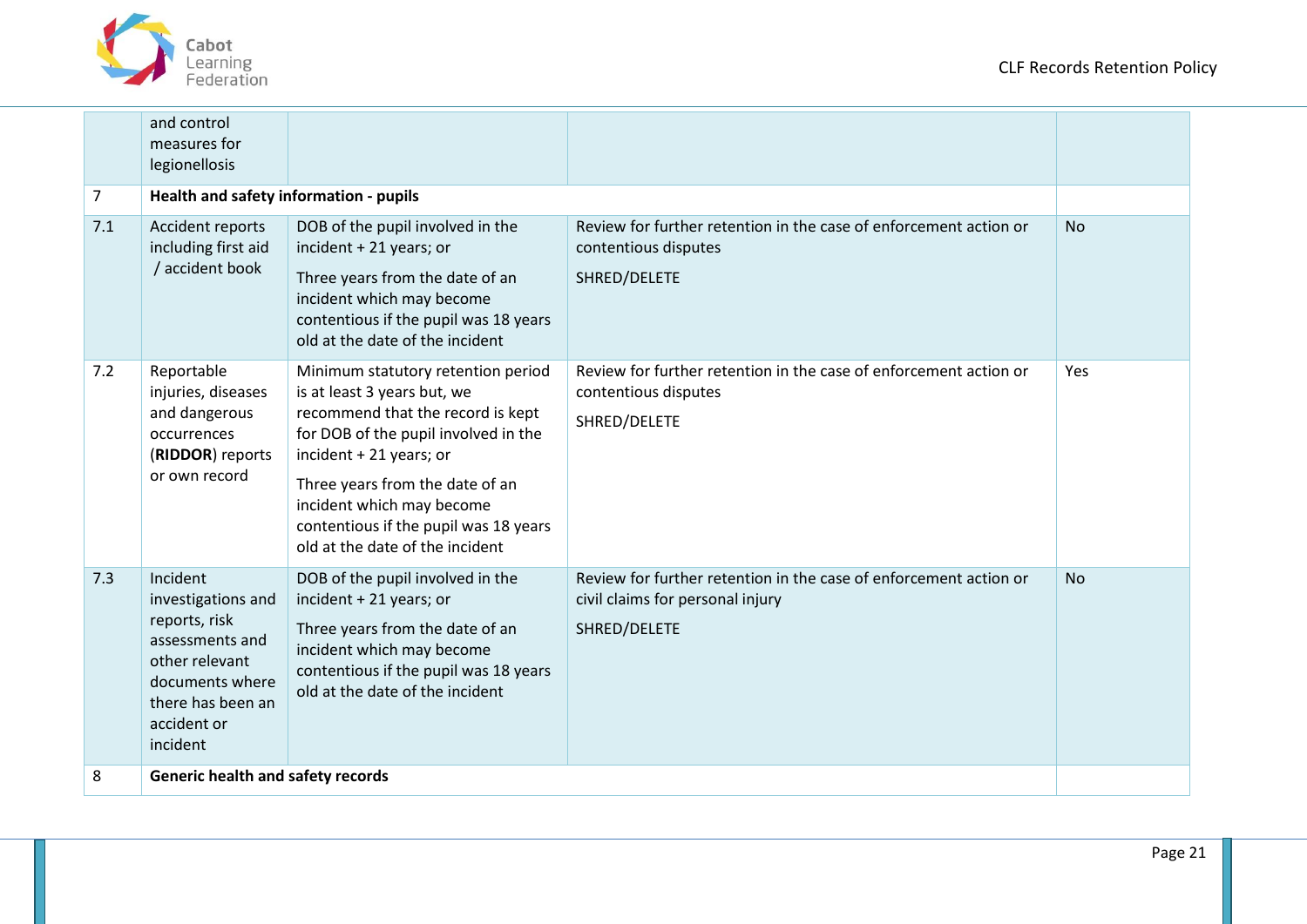

| 8.1 | Risk assessments,<br>records of health<br>and safety<br>arrangements,<br>copies of policies<br>and procedures                                                                      | These should be kept for as long as<br>they remain relevant - we<br>recommend at least three years (in<br>the absence of a specific accident,<br>incident, dangerous occurrence or<br>notifiable disease) | Review for further retention in the case of enforcement action or<br>contentious disputes<br>SHRED/DELETE | <b>No</b> |
|-----|------------------------------------------------------------------------------------------------------------------------------------------------------------------------------------|-----------------------------------------------------------------------------------------------------------------------------------------------------------------------------------------------------------|-----------------------------------------------------------------------------------------------------------|-----------|
|     | General records of<br>health and safety<br>auditing and<br>monitoring<br>including fire risk<br>assessments,<br>electrical testing,<br>PAT testing and<br>gas appliance<br>testing |                                                                                                                                                                                                           |                                                                                                           |           |
|     | Training records<br>and copies of<br>instructions or<br>information                                                                                                                |                                                                                                                                                                                                           |                                                                                                           |           |
|     | Maintenance logs<br>and / or records of<br>plant and / or<br>equipment plus<br>safety manuals /<br>notices /<br>instructions                                                       |                                                                                                                                                                                                           |                                                                                                           |           |
|     | Records of<br>emergency<br>evacuations and<br>fire drills, fire                                                                                                                    |                                                                                                                                                                                                           |                                                                                                           |           |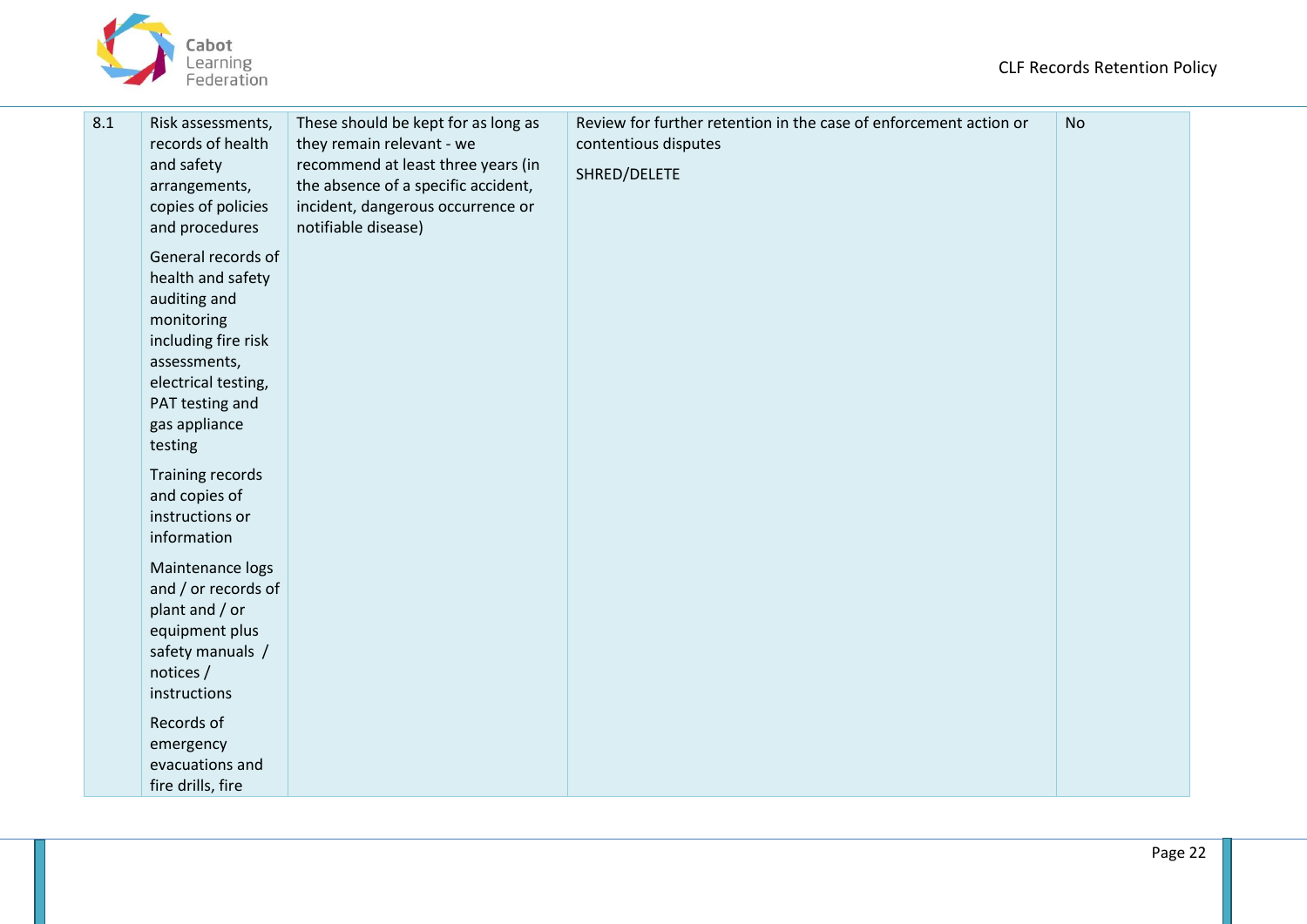

|     | safety risk<br>assessments and<br>fire safety policy /<br>fire arrangements                                                                                       |                                                                                                                                                                                                                                                                                                                                                             |                                                                                                            |           |
|-----|-------------------------------------------------------------------------------------------------------------------------------------------------------------------|-------------------------------------------------------------------------------------------------------------------------------------------------------------------------------------------------------------------------------------------------------------------------------------------------------------------------------------------------------------|------------------------------------------------------------------------------------------------------------|-----------|
| 8.2 | Copies of<br>documents,<br>including health<br>and safety files,<br>prepared<br>pursuant to the<br>Construction<br>(Design and<br>Management)<br>Regulations 2015 | To be decided by the Federation -<br>records should be retained as long as<br>is reasonably necessary to inform on<br>future construction projects at the<br>Federation site                                                                                                                                                                                | SHRED/DELETE                                                                                               | N/A       |
| 9   | <b>Insurance</b>                                                                                                                                                  |                                                                                                                                                                                                                                                                                                                                                             |                                                                                                            |           |
| 9.1 | Insurance<br>certificates and<br>schedules of cover                                                                                                               | Indefinitely                                                                                                                                                                                                                                                                                                                                                | N/A                                                                                                        | No        |
| 9.2 | Correspondence<br>with insurers<br>related to specific<br>accidents or<br>incidents                                                                               | Three years generally<br>If the incident involved a pupil - DOB<br>of the pupil involved in the incident +<br>21 years; or<br>Three years from the date of an<br>incident which may become<br>contentious if the pupil was 18 years<br>old at the date of the incident<br>Disease claims or where there have<br>been allegations of abuse -<br>indefinitely | Review for further retention in the case of civil claims for disease or<br>personal injury<br>SHRED/DELETE | <b>No</b> |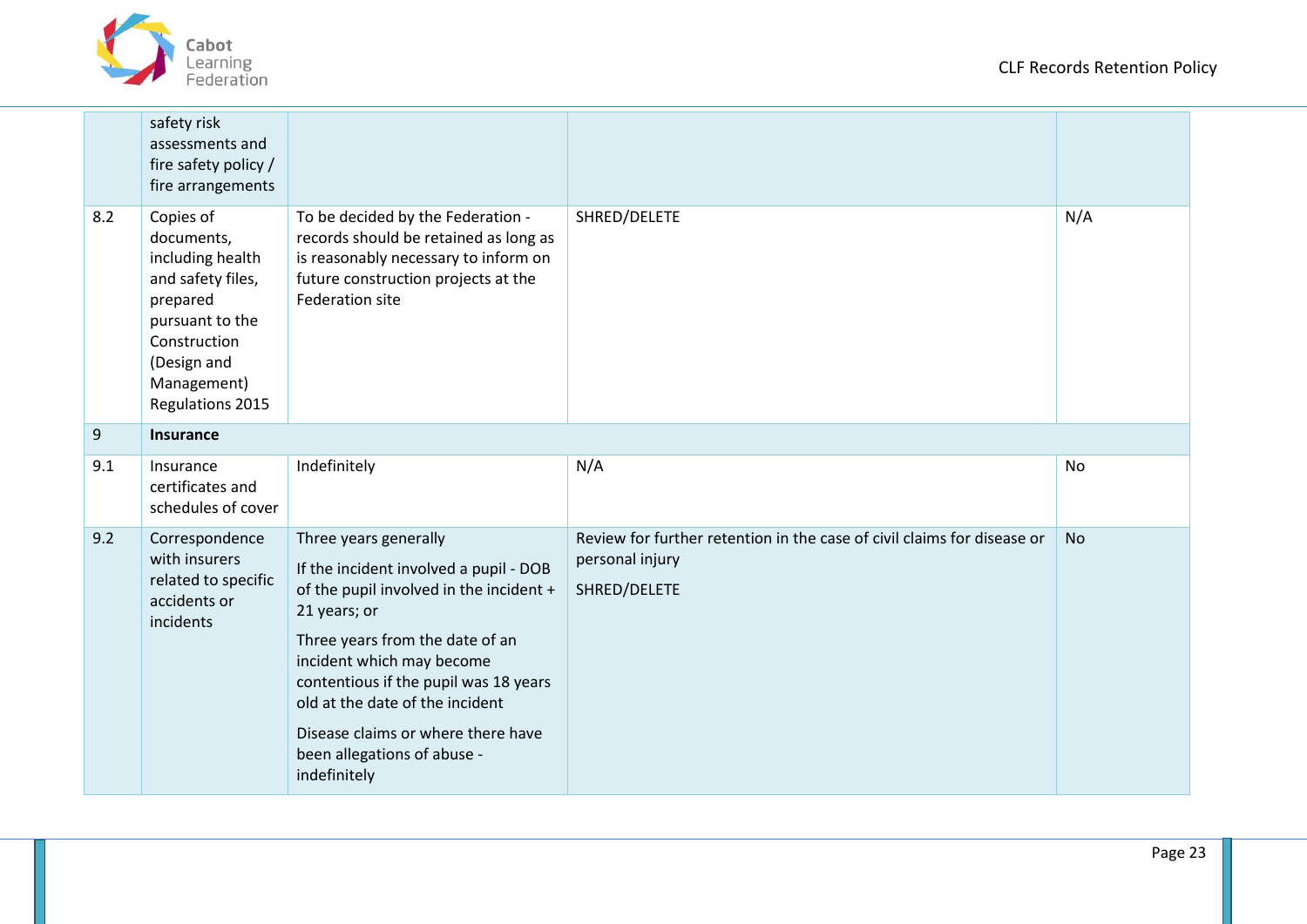

| 10   | Investigations, reviews and inquiries                                                                                                                                                                                                                                                                                                                                                                                |                                                                                                                                                                                                                                                                                                                                                                                                                                                                                                                                                  |                                             |                                                                            |  |
|------|----------------------------------------------------------------------------------------------------------------------------------------------------------------------------------------------------------------------------------------------------------------------------------------------------------------------------------------------------------------------------------------------------------------------|--------------------------------------------------------------------------------------------------------------------------------------------------------------------------------------------------------------------------------------------------------------------------------------------------------------------------------------------------------------------------------------------------------------------------------------------------------------------------------------------------------------------------------------------------|---------------------------------------------|----------------------------------------------------------------------------|--|
| 10.1 | <b>Documents</b><br>relevant to IICSA                                                                                                                                                                                                                                                                                                                                                                                | Indefinitely                                                                                                                                                                                                                                                                                                                                                                                                                                                                                                                                     | Review once the Inquiry has been completed. | No - unless the<br>school has<br>received a<br>formal notice<br>from IICSA |  |
| 10.2 | Internal reports<br>and investigations<br>into accidents /<br>incidents<br>Copies of reports<br>submitted to<br>external<br>agencies /<br>regulators such as<br>Ofsted, Health<br>and Safety<br>Executive, Local<br>Authority,<br><b>Education and</b><br><b>Skills Funding</b><br>Agency etc<br>External reports,<br>reviews,<br>investigations and<br>inquiries for<br>example inquests<br>and public<br>inquiries | To be decided by the Federation<br>Where the investigation / inquiry /<br>report has been necessitated as a<br>result of a specific incident, we<br>recommend that these documents<br>are stored centrally for at least three<br>years where there is a risk of<br>enforcement action and / or criminal<br>prosecution and / or a civil claim.<br>Where this relates to pupil DOB +21<br>years); or<br>Three years from the date of an<br>incident which may become<br>contentious if the pupil was 18 years<br>old at the date of the incident. | SHRED/DELETE                                | <b>No</b>                                                                  |  |
| 11   | Alumni records                                                                                                                                                                                                                                                                                                                                                                                                       |                                                                                                                                                                                                                                                                                                                                                                                                                                                                                                                                                  |                                             |                                                                            |  |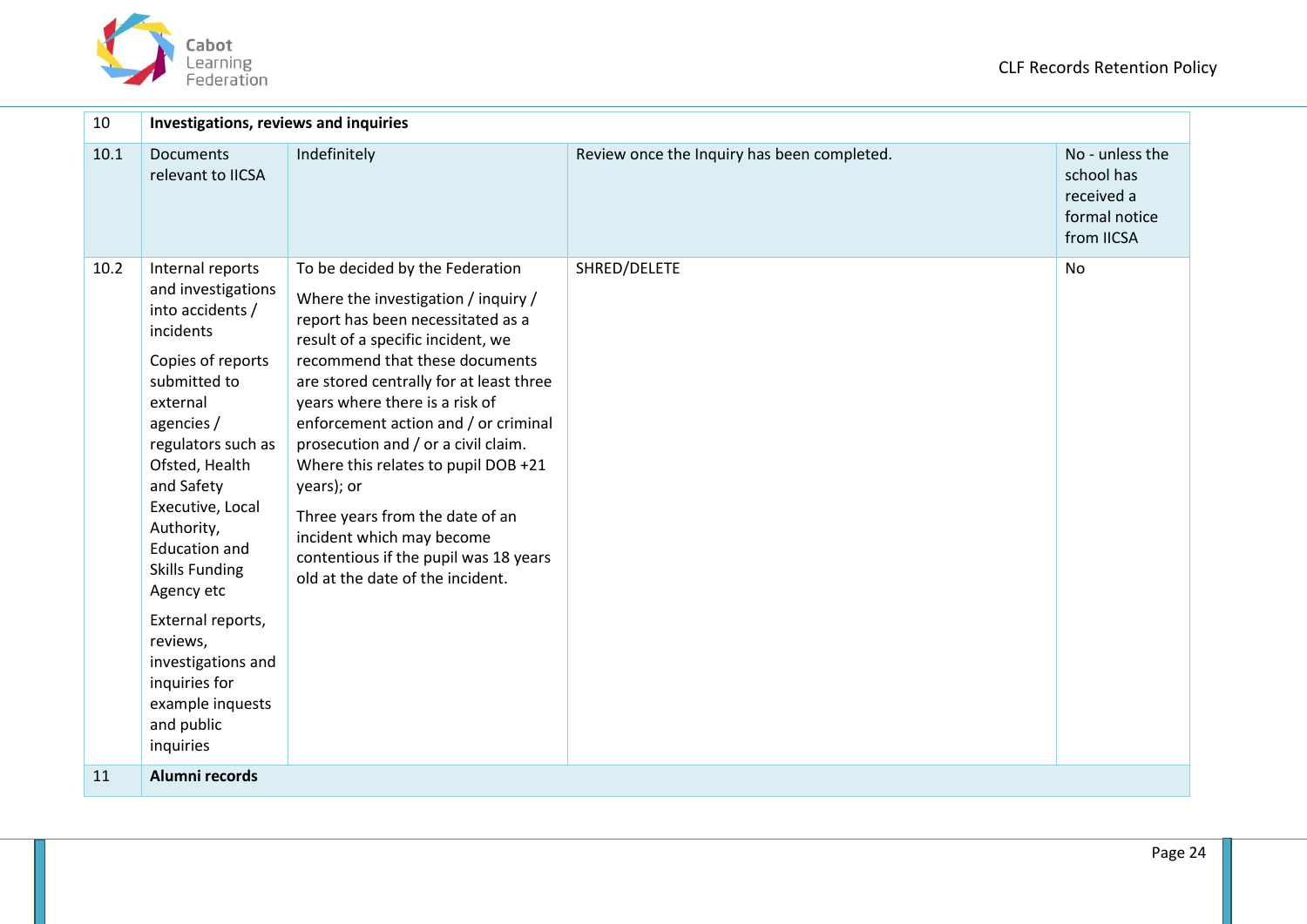

| 11.1 | We recommend                                                                                                                                                                                                                                                                                                                                                                                                 | As set out in section 6 above                                                                                                                                                                                                                     | As set out in section 6 above | <b>No</b> |
|------|--------------------------------------------------------------------------------------------------------------------------------------------------------------------------------------------------------------------------------------------------------------------------------------------------------------------------------------------------------------------------------------------------------------|---------------------------------------------------------------------------------------------------------------------------------------------------------------------------------------------------------------------------------------------------|-------------------------------|-----------|
|      | that alumni<br>should be treated<br>as employees for<br>the purposes of<br>health and safety<br>records. Although<br>this is not strictly<br>necessary, (some<br>of the health and<br>safety<br>requirements<br>relating to<br>employees do not<br>apply to alumni),<br>treating them the<br>same can be<br>considered good<br>practice and may<br>be more<br>straightforward to<br>implement in<br>practice |                                                                                                                                                                                                                                                   |                               |           |
| 11.2 | General alumni<br>correspondence,<br>membership<br>forms etc                                                                                                                                                                                                                                                                                                                                                 | Six years after the last time the<br>individual contacted the Federation<br>This is subject to any longer retention<br>period set out above or below. For<br>example, records relating to a<br>reportable disease should be kept<br>indefinitely. | SHRED/DELETE                  | <b>No</b> |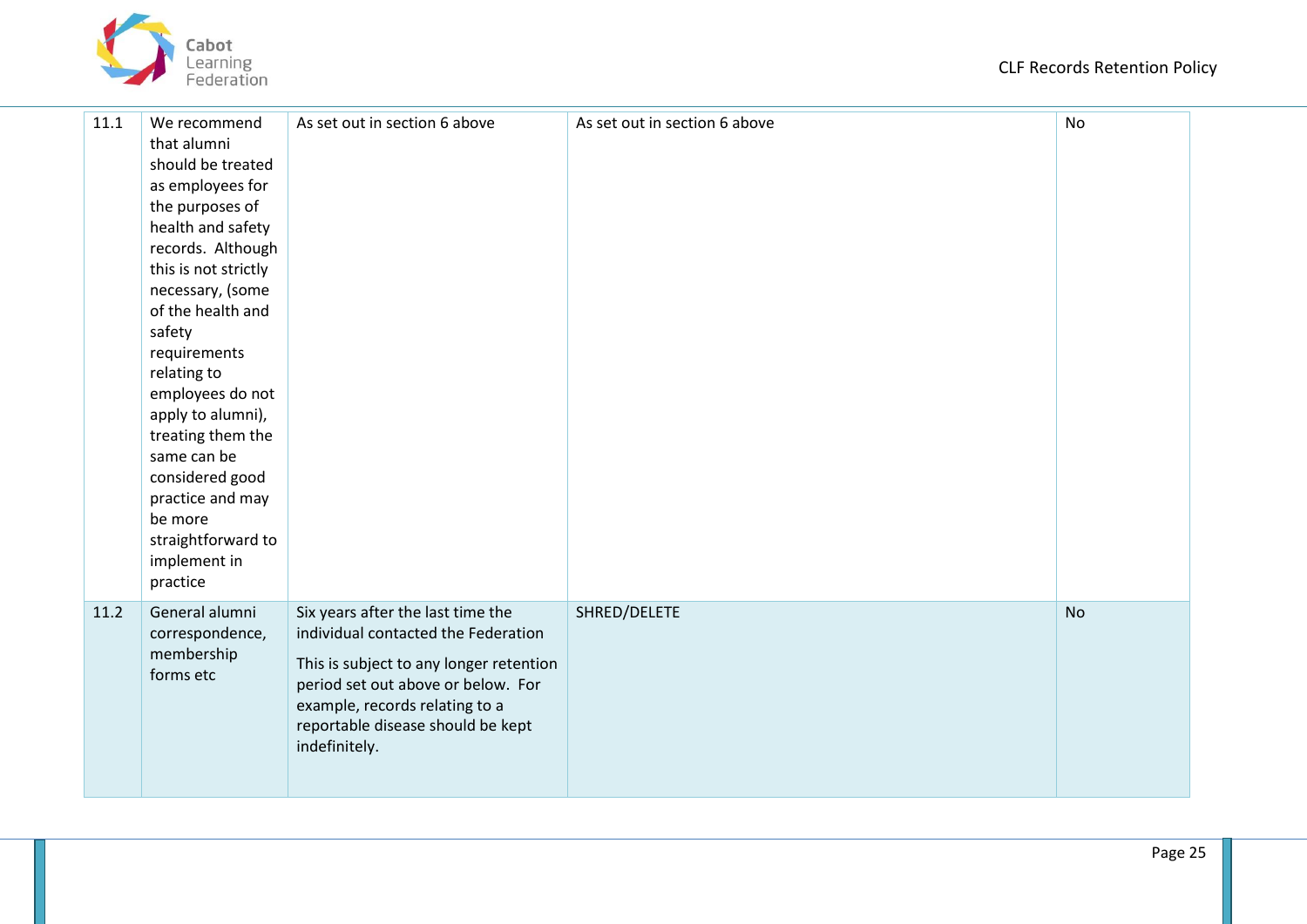

| 11.3 | Records of<br>communication<br>preferences (e.g. a<br>record that an<br>individual has<br>asked not to<br>unsubscribe from<br>emails).                                                                                                                                                                                                                                     | Will be kept indefinitely.    | N/A                           | No |
|------|----------------------------------------------------------------------------------------------------------------------------------------------------------------------------------------------------------------------------------------------------------------------------------------------------------------------------------------------------------------------------|-------------------------------|-------------------------------|----|
| 12   | Alumni records                                                                                                                                                                                                                                                                                                                                                             |                               |                               |    |
| 12.1 | We recommend<br>that alumni<br>should be treated<br>as employees for<br>the purposes of<br>health and safety<br>records. Although<br>this is not strictly<br>necessary, (some<br>of the health and<br>safety<br>requirements<br>relating to<br>employees do not<br>apply to alumni),<br>treating them the<br>same can be<br>considered good<br>practice and may<br>be more | As set out in section 6 above | As set out in section 6 above | No |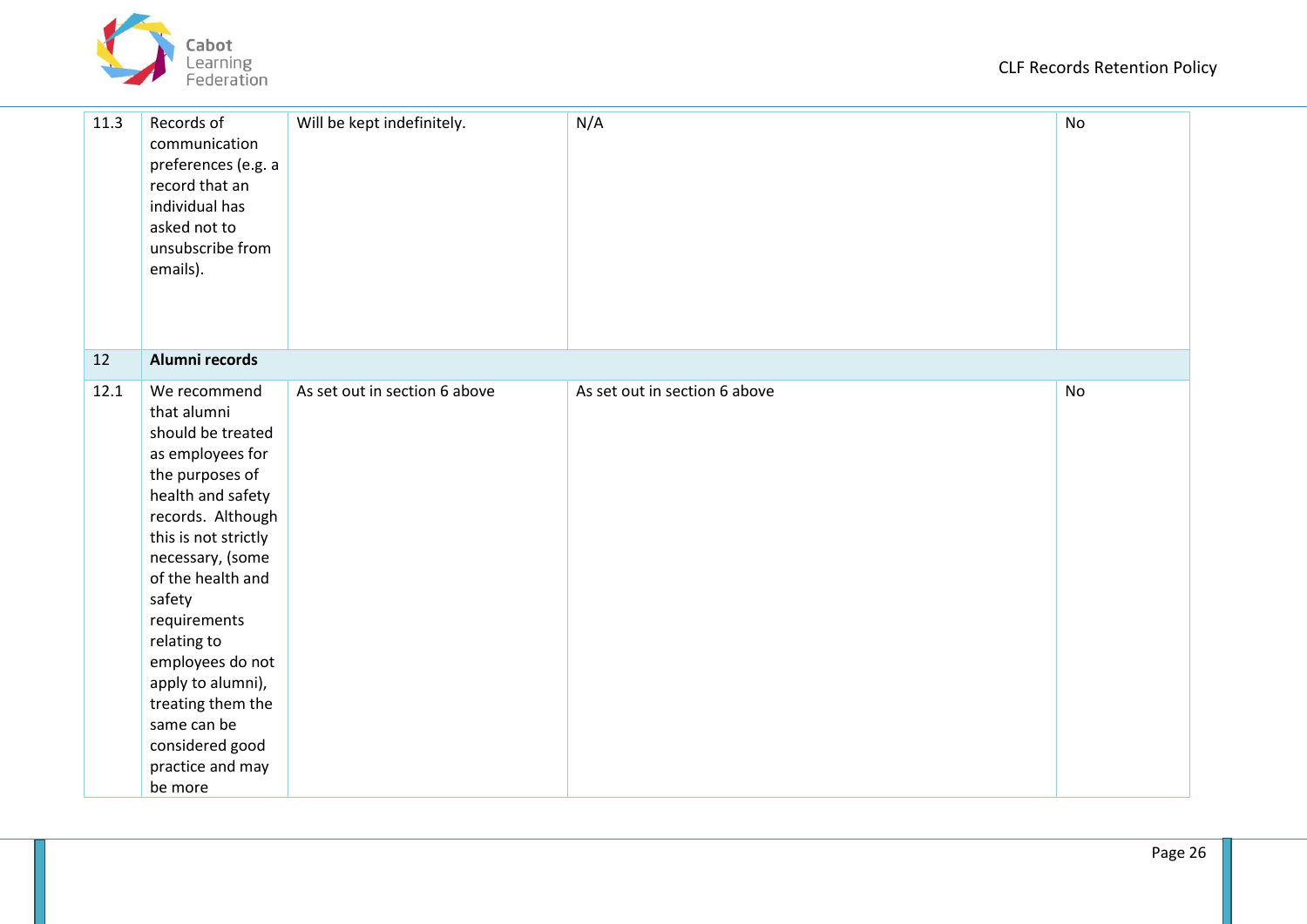

|      | straightforward to<br>implement in<br>practice                                                                                                                                                                        |                                                                                                                                                                                                                                                   |              |           |
|------|-----------------------------------------------------------------------------------------------------------------------------------------------------------------------------------------------------------------------|---------------------------------------------------------------------------------------------------------------------------------------------------------------------------------------------------------------------------------------------------|--------------|-----------|
| 12.2 | General alumni<br>correspondence,<br>membership<br>forms etc                                                                                                                                                          | Six years after the last time the<br>individual contacted the Federation<br>This is subject to any longer retention<br>period set out above or below. For<br>example, records relating to a<br>reportable disease should be kept<br>indefinitely. | SHRED/DELETE | <b>No</b> |
| 13   | <b>Keeping information for longer</b>                                                                                                                                                                                 |                                                                                                                                                                                                                                                   |              |           |
| 13.1 | Records which do<br>not contain<br>personal data, for<br>example, old<br>photographs of<br>Federation<br>buildings, title<br>deeds etc                                                                                | Can be kept indefinitely                                                                                                                                                                                                                          | N/A          | <b>No</b> |
| 13.2 | Records kept for<br>reasons of<br>archiving in the<br>public interest.<br>For example, such<br>as old class<br>photographs, lists<br>of pupils<br>attending the<br>Federation in any<br>given year, old<br>Federation | Will be kept indefinitely.                                                                                                                                                                                                                        | N/A          | No        |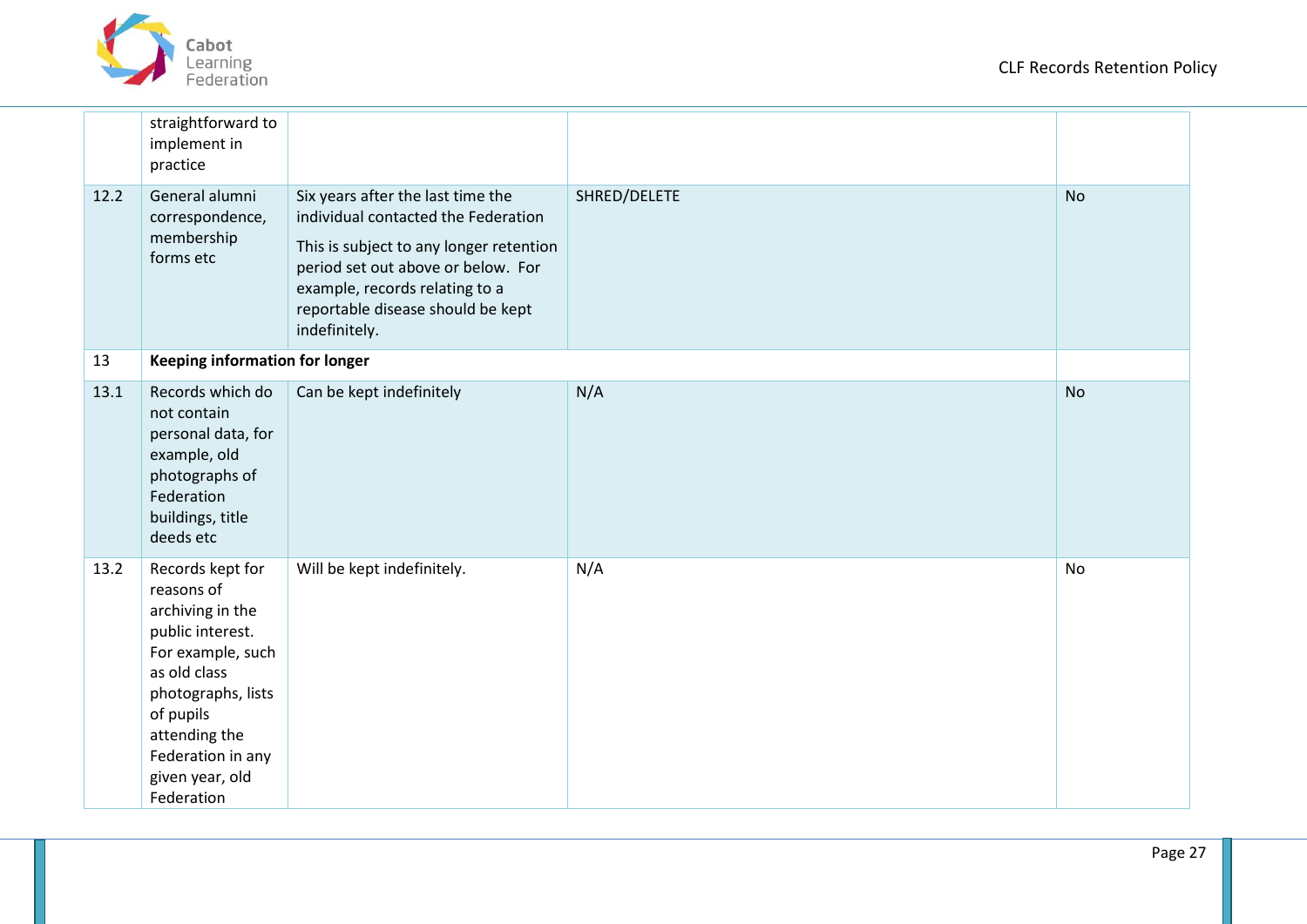

|      | prospectuses,<br>newspaper<br>cuttings etc                                                                                                        |                                                                                                                                      |                                                                                                                                                                                                                                                                                                                                                                                                                                                                                                                                                                                           |           |
|------|---------------------------------------------------------------------------------------------------------------------------------------------------|--------------------------------------------------------------------------------------------------------------------------------------|-------------------------------------------------------------------------------------------------------------------------------------------------------------------------------------------------------------------------------------------------------------------------------------------------------------------------------------------------------------------------------------------------------------------------------------------------------------------------------------------------------------------------------------------------------------------------------------------|-----------|
| 14   | <b>CCTV, videos and photographs</b>                                                                                                               |                                                                                                                                      |                                                                                                                                                                                                                                                                                                                                                                                                                                                                                                                                                                                           |           |
| 14.1 | CCTV footage                                                                                                                                      | These should be retained for as long<br>as the operating system of the CCTV<br>permits, but no longer than 60 days.                  | <b>DELETE</b><br>Review for further retention if the recording may be required for<br>any reason such as in relation to an incident or accident involving<br>any person.<br>CCTV footage may also be needed in relation to parental<br>complaints, disciplinary matters, pupil exclusions, bullying incidents<br>or health and safety matters.<br>If a subject access request has been made for the footage it must<br>be retained.<br>The Federation should consider the relevant limitation periods for<br>claims being brought against the Federation and seek advice as<br>necessary. | No        |
| 14.2 | Photographs of<br>pupils for internal<br>administration<br>purposes e.g. to<br>identify the pupil<br>or photographs<br>used on security<br>passes | These photographs should be<br>retained for as long as they are<br>required for the purpose for which<br>they were taken.            | SHRED/DELETE<br>Review for further retention in the case of relevance to contentious<br>disputes.                                                                                                                                                                                                                                                                                                                                                                                                                                                                                         | <b>No</b> |
| 14.3 | Photographs or<br>videos of pupils<br>taken for<br>marketing reasons<br>e.g. photographs                                                          | These photographs and videos should<br>be retained for as long as they are<br>required for the purpose for which<br>they were taken. | SHRED/DELETE<br>Review for further retention in the case of relevance to contentious<br>disputes.                                                                                                                                                                                                                                                                                                                                                                                                                                                                                         | No        |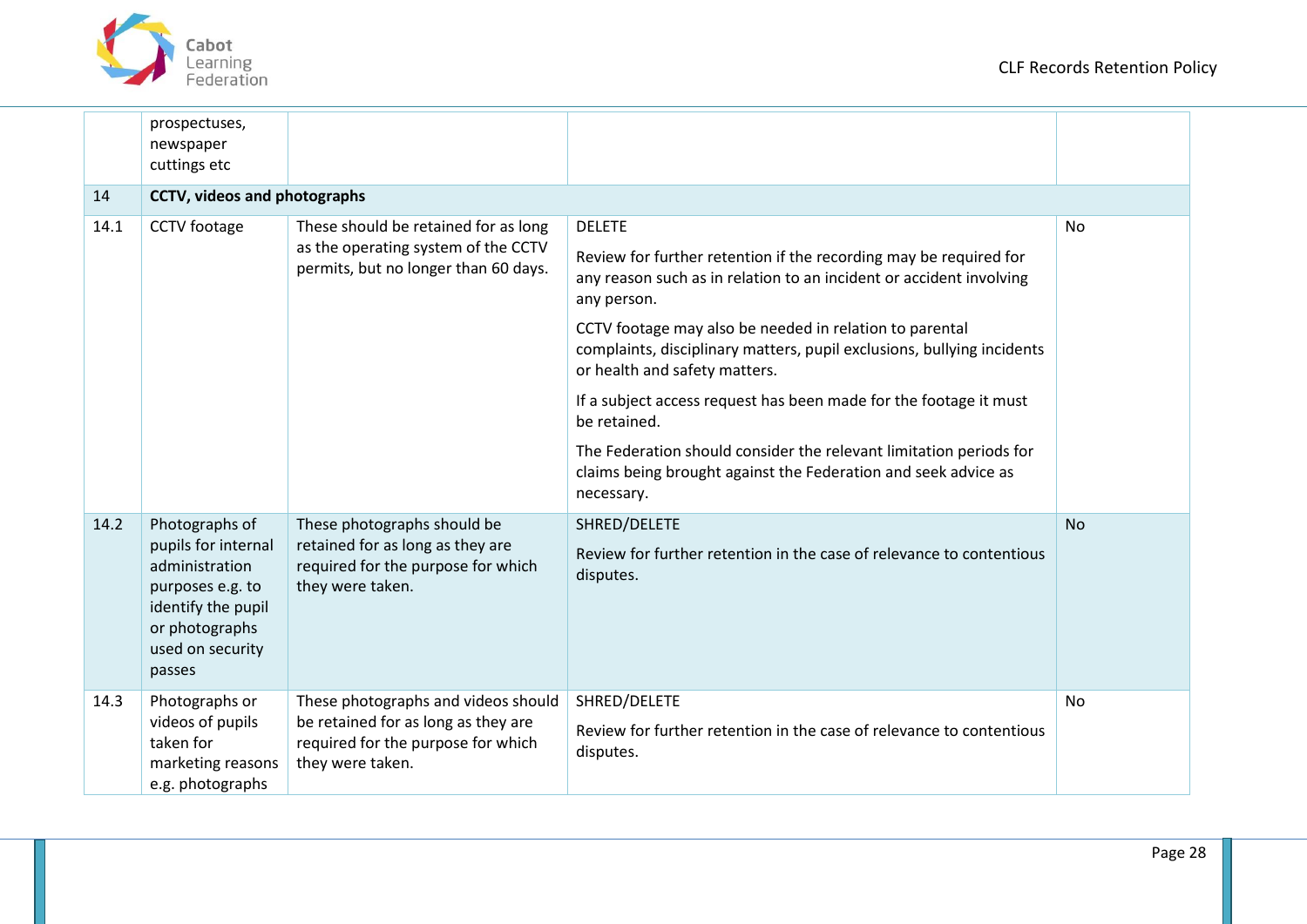

|      | for use in the<br>Federation<br>prospectus or a<br>video of pupils on<br>the Federation's<br>website                                                            | If the Federation would like to retain<br>the images for archiving reasons<br>please see the comments at<br>paragraph Error! Reference source<br>not found, of the introduction above.                                                                                                                                         |                                                                                                                                                                    |           |  |
|------|-----------------------------------------------------------------------------------------------------------------------------------------------------------------|--------------------------------------------------------------------------------------------------------------------------------------------------------------------------------------------------------------------------------------------------------------------------------------------------------------------------------|--------------------------------------------------------------------------------------------------------------------------------------------------------------------|-----------|--|
| 14.4 | Photographs or<br>videos of pupils<br>used as part of the<br>curriculum e.g. a<br>video of a drama<br>lesson/<br>performance or as<br>part of an art<br>project | These photographs and videos should<br>be retained for as long as they are<br>required for the purpose for which<br>they were taken.<br>If the Federation would like to retain<br>the images for archiving reasons<br>please see the comments at<br>paragraph Error! Reference source<br>not found. of the introduction above. | SHRED/DELETE<br>Review for further retention in the case of relevance to contentious<br>disputes.                                                                  | <b>No</b> |  |
| 15   | <b>Governance Records</b>                                                                                                                                       |                                                                                                                                                                                                                                                                                                                                |                                                                                                                                                                    |           |  |
| 15.1 | Minutes and<br>paperwork of<br>meetings:<br>Members, Board,<br>Academy Council,<br>Sub-committees<br>and Executive<br>groups                                    | Current school year + 6 years                                                                                                                                                                                                                                                                                                  | SHRED/DELETE<br>Review for further retention if the recording may be required for<br>any reason such as in relation to the sponsor or conversion of an<br>academy. | <b>No</b> |  |
| 15.2 | General<br>correspondence                                                                                                                                       | Current school year +6 years                                                                                                                                                                                                                                                                                                   | SHRED/DELETE                                                                                                                                                       | <b>No</b> |  |
| 15.3 | <b>Statutory Books</b>                                                                                                                                          | Current school year + 10 years                                                                                                                                                                                                                                                                                                 | SHRED/DELETE                                                                                                                                                       | <b>No</b> |  |
| 15.4 | Register of<br>Pecuniary<br>interests for                                                                                                                       | Current school year + 6 years                                                                                                                                                                                                                                                                                                  | SHRED/DELETE                                                                                                                                                       | No        |  |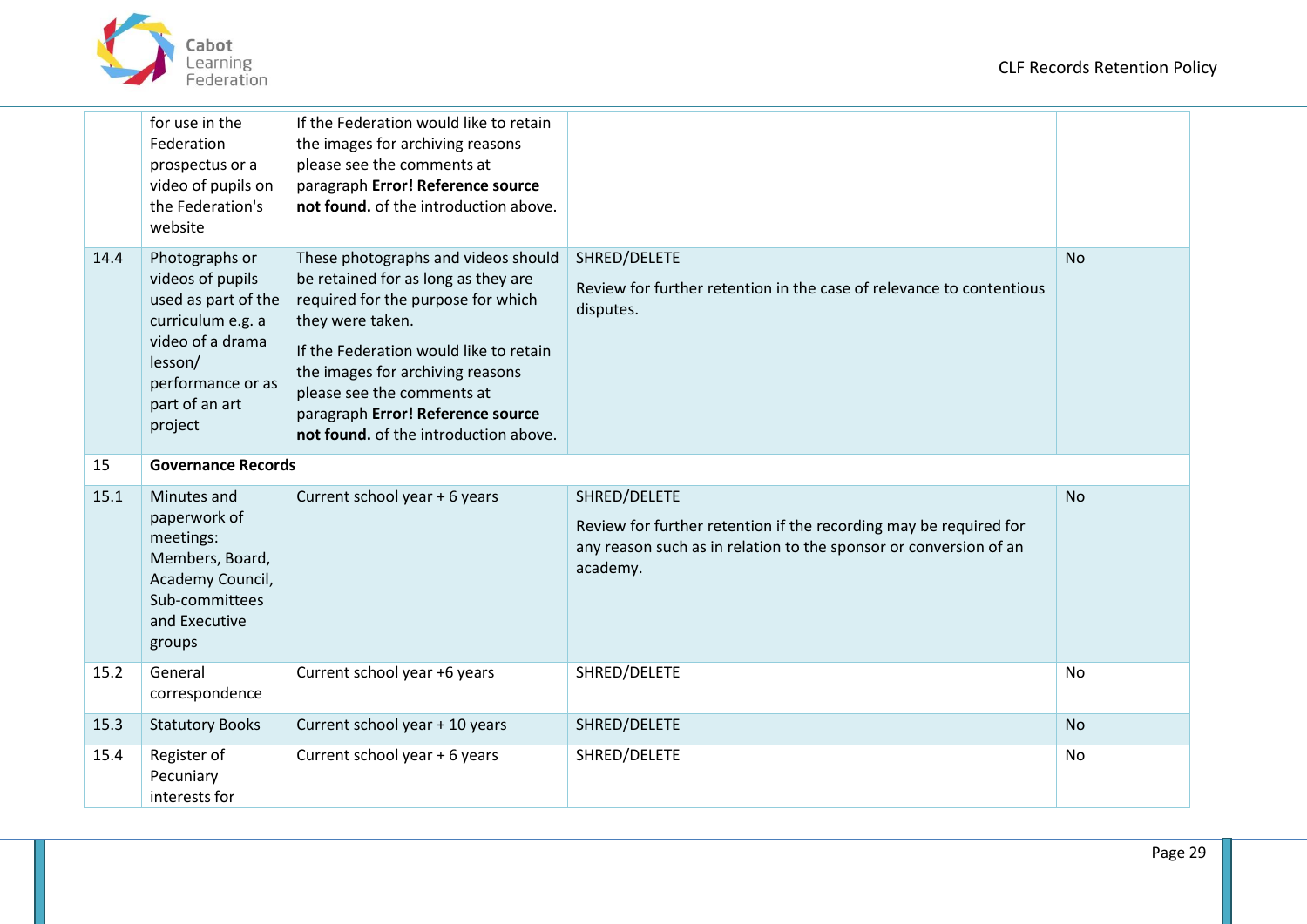

|      | members, board<br>and Councils                                                                                                                                                                                                            |                                 | Review for further retention in the case of relevance to reported<br>conflicts of interest and related party transactions. |     |  |  |
|------|-------------------------------------------------------------------------------------------------------------------------------------------------------------------------------------------------------------------------------------------|---------------------------------|----------------------------------------------------------------------------------------------------------------------------|-----|--|--|
| 16   | <b>Finance Records</b>                                                                                                                                                                                                                    |                                 |                                                                                                                            |     |  |  |
| 16.1 | <b>Bank deposit</b><br>records<br><b>Bank</b><br>reconciliations<br><b>Bank statements</b><br>Petty cash records<br>Creditor's<br>invoices/credit<br>notes - paper files<br>Creditor's<br>statements<br>Refunds<br>Requisition<br>records | End of Financial year + 2 years | SHRED / DELETE                                                                                                             | Yes |  |  |
| 16.2 | Cheques and<br>associated records<br>Creditor's records<br>and<br>invoices/credit<br>notes - electronic<br>copies<br>Barclaycard<br>statements<br>Journals<br><b>Trial balances</b><br>Reconciliations<br>Receipt books                   | End of Financial year + 6 years | SHRED / DELETE                                                                                                             | Yes |  |  |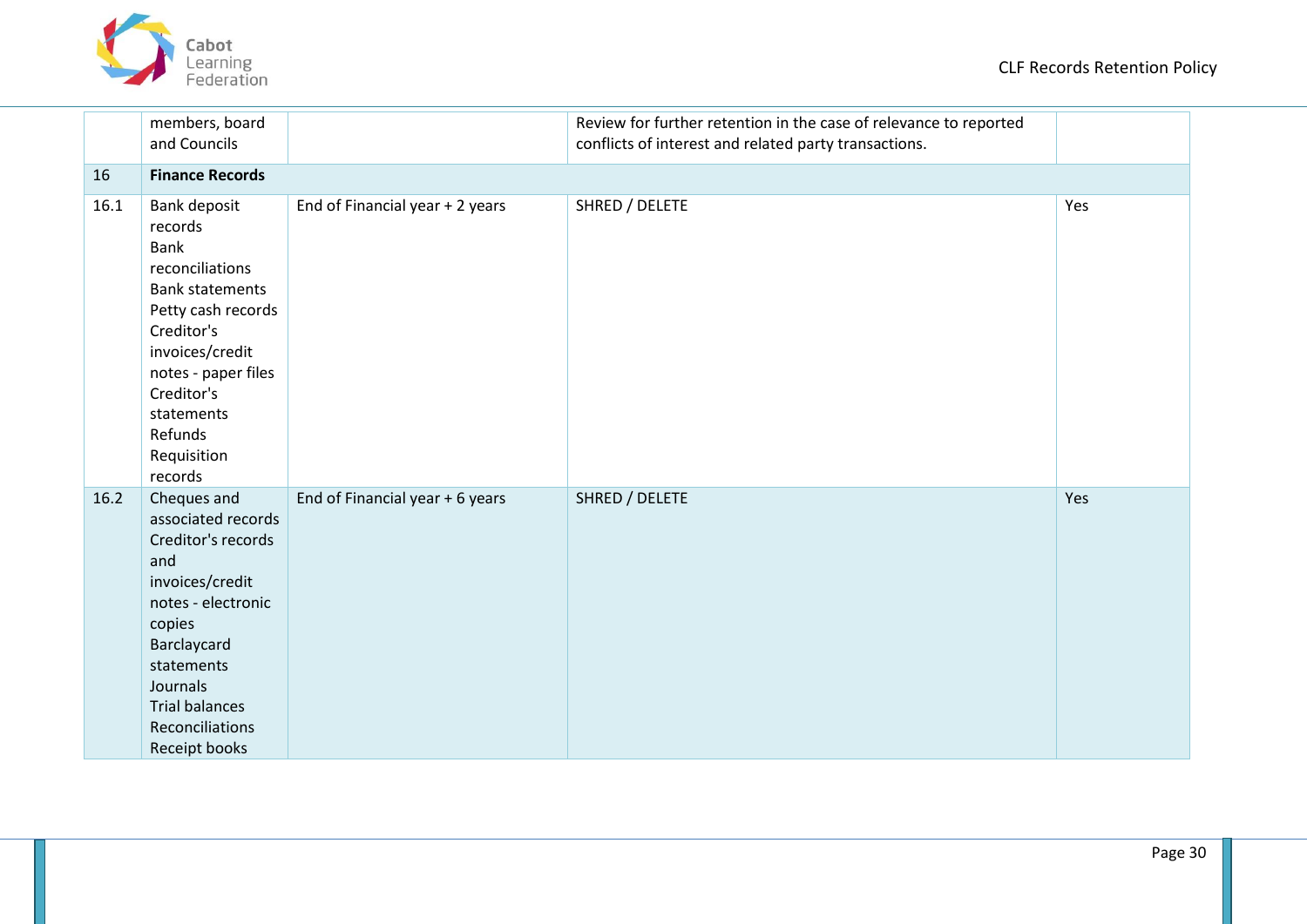

|      | Cash register<br>records and<br>reconciliations<br>Revenue records |                                 |                |           |
|------|--------------------------------------------------------------------|---------------------------------|----------------|-----------|
|      | Debtor's records                                                   |                                 |                |           |
|      | and                                                                |                                 |                |           |
|      | invoices/credit                                                    |                                 |                |           |
|      | notes - electronic                                                 |                                 |                |           |
|      | copies                                                             |                                 |                |           |
|      | Debts written off                                                  |                                 |                |           |
|      | Purchase order                                                     |                                 |                |           |
|      | records                                                            |                                 |                |           |
|      | Asset registers                                                    |                                 |                |           |
|      | Depreciation                                                       |                                 |                |           |
|      | registers                                                          |                                 |                |           |
|      | Financial                                                          |                                 |                |           |
|      | statements                                                         |                                 |                |           |
|      | ParentPay, Tucasi                                                  |                                 |                |           |
|      | etc. statements                                                    |                                 |                |           |
|      | <b>Bursary payment</b>                                             |                                 |                |           |
|      | records                                                            |                                 |                |           |
|      | Remittance advice                                                  |                                 |                |           |
|      | Subsidiaries                                                       |                                 |                |           |
|      | Nominal ledger<br>payments                                         |                                 |                |           |
| 17   | <b>Payroll Reports</b>                                             |                                 |                |           |
|      |                                                                    |                                 |                |           |
| 17.1 | Salary records<br>(copies from HR)                                 | End of Financial year + 2 years | SHRED / DELETE | <b>No</b> |
| 17.2 | Payroll journals                                                   | End of Financial year + 6 years | SHRED / DELETE | No        |